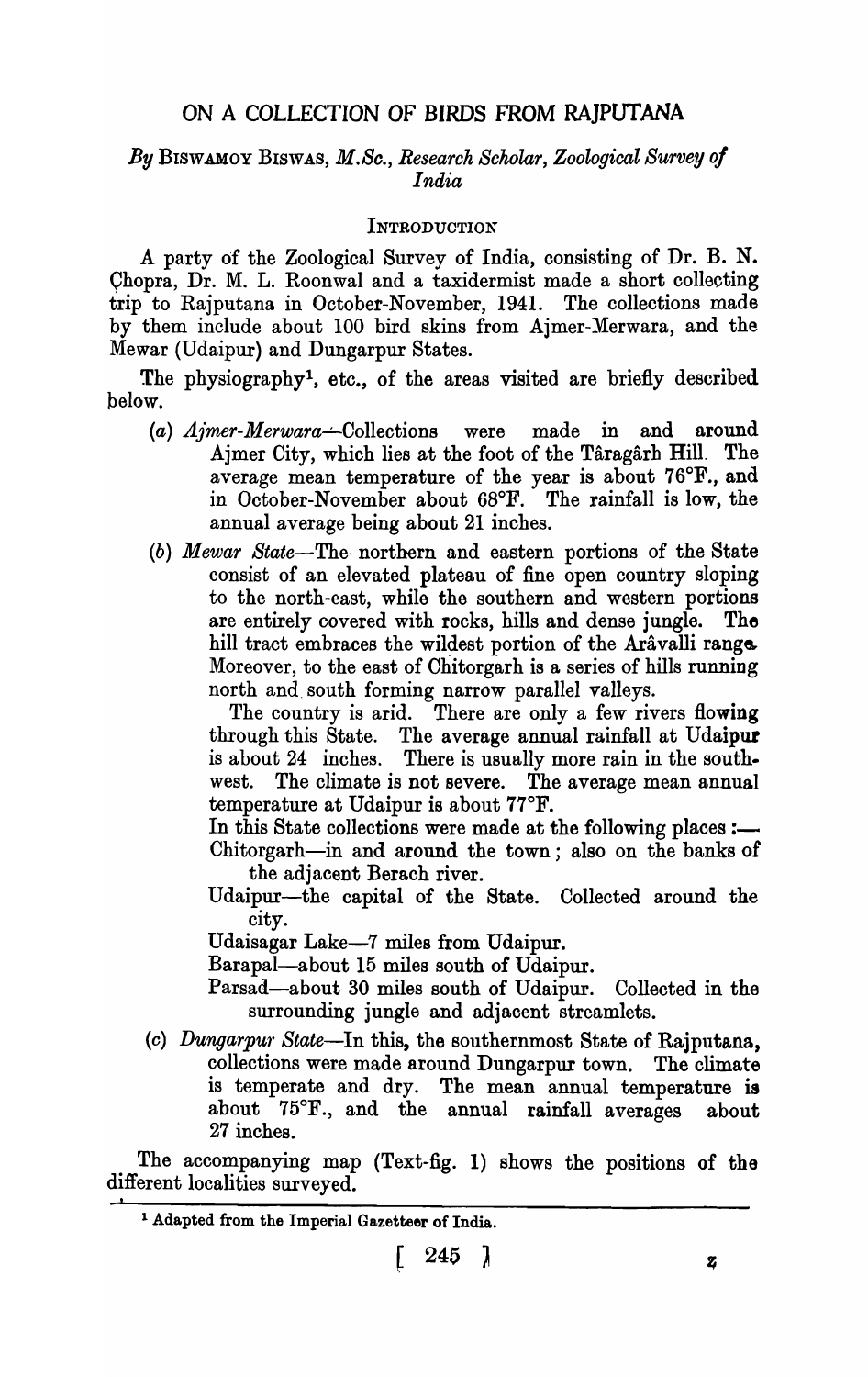$74^{2}$   $76^{2}$ SOUTHERN **RAJPUTAN A**   $0.510 20 30 40 50$  $\bullet$  Collecting areas JAJPUR INDIA AJMER Ø  $\mathcal{O}$ Area surveyed NER 2Ğ 26 w A Rep 10 A 19 UM **JODHPURY BUNDI** JODHPUR CHIFORGARH ⋖ **SIROHI ANY** SIROHI  $\bullet$ ⊻ **UDAIPUR** MANDASOR **•BARAPAL PALANPUR OPARSAD PRATAB** 24 GARH **ODUNGARPU DUNGARPUR** CENTRA INDIA **BANSWARA**  $74^{\circ}$   $76^{\circ}$ 

*Ornithology of RaJputana-The* avifauna of Rajputana is imperfectly known. The only noteworthy reports on the birds of Rajputana are

TEXT-FIGURE 1.—Map of the southern part of Rajputana to show the area surveyed. The scale is in English miles. (Sirohi has been wrongly indicated as a collecting locality; no collecting was done there.)

from the Sambhar Lake and its vicinity by Adam (1873-74), the Mount Aboo region by Butler (1875-76), and the Jodhpur State by Hume (1878) and Whistler (1938).

*Measurements, etc.-For* the methods of taking measurements and determination of sex, weight, local names, etc., my previous paper (Biswas,1947) may be referred to. When sex was determined from plumage and not by an actual examination of the gonads, it is indicated in brackets, *e.g.*,  $(\mathcal{J})$  or  $(\varphi)$ .

The specimen numbers refer to the Registration numbers in. the Zoological Survey of India collections.

Brief synonyms are given in controversial cases only. For a more complete list of synonyms reference may be made to Baker's volumes (VII-VIII) on Birds in the Fauna of British India series,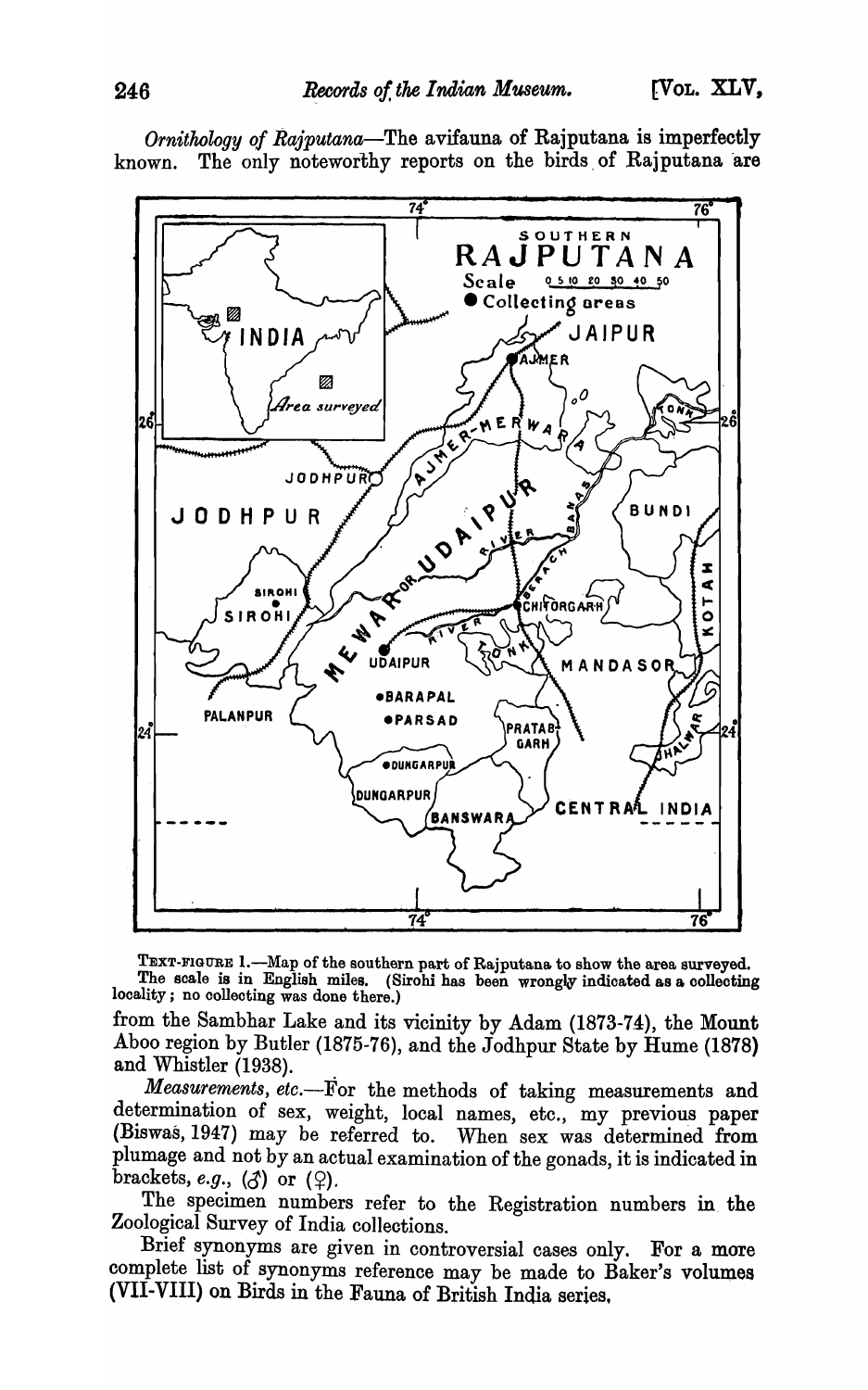#### ACKNOWLEDGEMENTS

I wish to express my indebtedness to Dr. B. N. Chopra, D.Sc., F.N.I., the Director, and Dr. M. L. Roonwal, M.Sc., Ph.D. (Cantab.), F.N.I., Asstt. Superintendent, Zoological Survey of India, for their kindness in putting the entire collection of birds from Rajputana at my disposal.  $\tilde{\textbf{I}}$  owe a special debt of thanks to Dr. Roonwal for checking the identifications and many valuable suggestions in the preparation of this report.

SYSTEMATIC ACCOUNT

# Order PASSERIFORMES

#### Family CORVIDAE

#### Corvus macrorhynchus culminatus Sykes

(The Indian Jungle-Crow)

1930. Corvus levaillanti levaillanti Less., Baker, Faun. Brit. India Birds (2nd. ed.) VIII, p. 593.

1930. Corvus levaillanti culminatus Sykes, Baker, *Ibid.*, p. 594.

1932. Corvus macrorhynchus culminatus Sykes, Whistler and Kinnear, J. Bombuy *nat. Hist. Soc.* XXXV, p. 512.

*Specimen collected:* No. 26738,  $\zeta$ , Barapal, October 15, 1941. *Measurements*: 1  $\delta$ : W 282; Tl. 160; Tr. 54; B. 58 mm. *Local (Bhil) name: Kagwd.* 

*Field note*: The testes were in the non-breeding condition, measuring approximately  $4.0 \times 2.5$  mm.

*Remarks:* Adam (1873-74), Hume (1878) and Whistler (1938) did not record this species from the Sambhar Lake area or the Jodhpur State, but Butler (1875) found it to be common in Mount Aboo region.

### Family PARIDAE

# Parus major marhattarum Hartert

(The Southern Grey Tit)

*Specimen collected:* No. 26739, (sex ?), Parsad, October 20, 1941. *Measurements*: 1 (sex ?): W 64; Tl. 56; Tr. 17; B. 11 mm. *Weight:* 11·9 gms.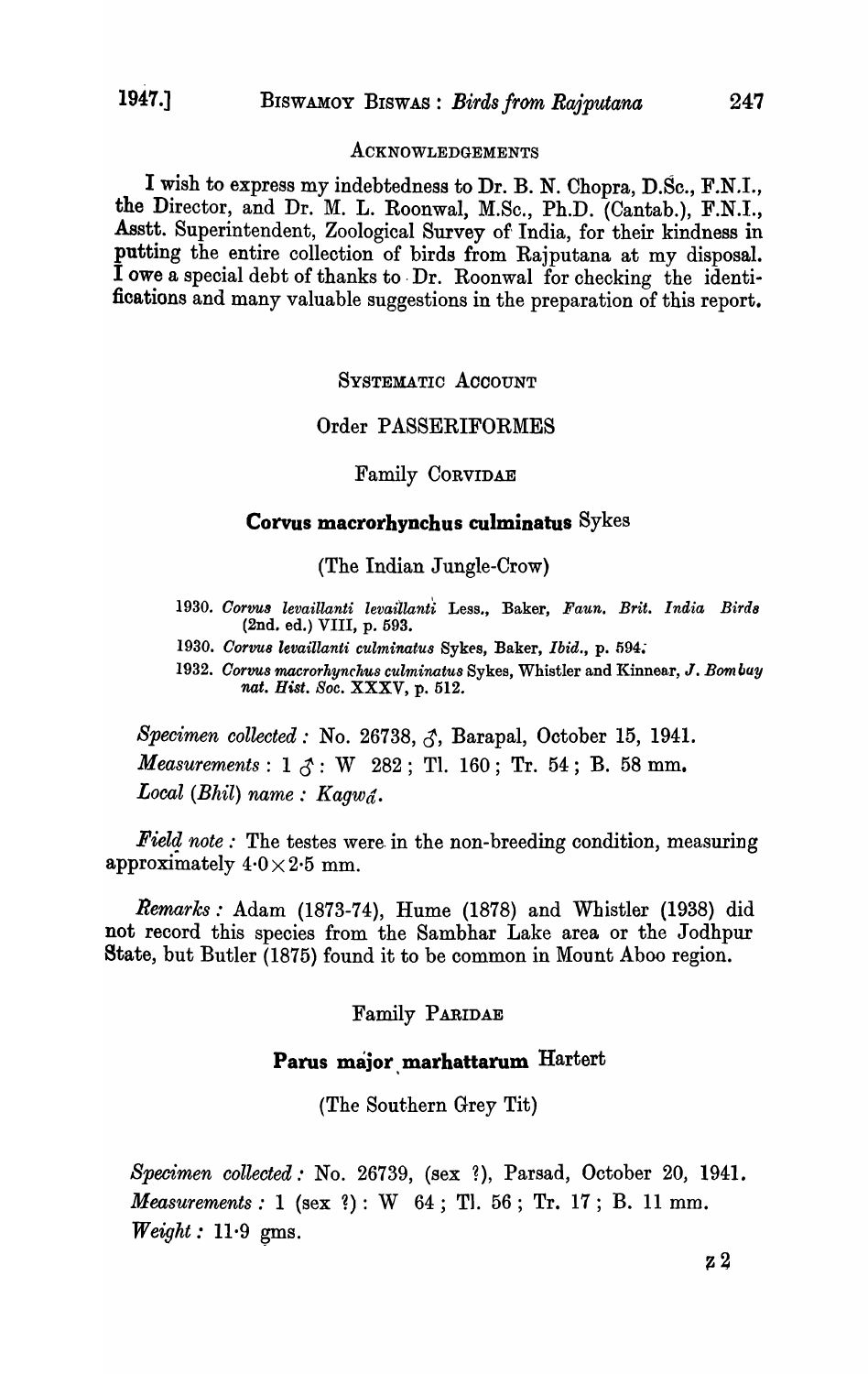#### Family TmALIIDAE

### Turdoides somervillei terricolor  $(Blyth)$

(The Bengal Jungle-Babbler)

- 1844. Malacocercus terricolor, Blyth, J. Asiat. Soc. Bengal XIII, p. 367 (Nepal). (ex *Maina Terricolor,* Hodgson (1836), J. *A.,iae. Soc. Bengal* V, p. 771. *Nom. nud.)*
- *1922. Turdoide8 terricolor terricokw* Hodgs., Baker, *Faun. Bri,. India, Blrtl,*  (2nd. ed.) I, p. 191.
- 1932. Turdoides somervillei terricolor (Blyth), Whistler and Kinnear, J. Bombay *nat. Hist. Soc.* XXXV, p. 738.

Specimens collected: No. 26742,  $\varphi$ , Chitorgarh, October 7, 1941; Nos. 26741,  $\zeta$ , and 26740, (sex ?), Parsad, October 19, 1941.

|             | Measurements (mm.). |           |           |        |   |   | W.         | Tl.        | Tr.      |          |
|-------------|---------------------|-----------|-----------|--------|---|---|------------|------------|----------|----------|
| 1 კ         | ٠                   | ٠         | ٠         |        | ٠ | ٠ | 106        | 110        | 34       | 22       |
| $1$ (sex ?) | ٠                   | $\bullet$ | $\bullet$ | ٠<br>٠ |   |   | 105<br>102 | 100<br>107 | 35<br>34 | 21<br>22 |

*Weights* (gms.) : No. 26741,  $\zeta$ , 65.7; No. 26742,  $\zeta$ , 68.2; No. 26740,  $(sex ?) 59.0.$ 

*Local (Bhil) name: Nelô and Kaugô.* 

### Argya caudata huttoni  $(Blyth)$

### (The Afghan Babbler)

*Specimens collected:* Nos. 26743,  $\varphi$ , and 26744, (sex ?), Ajmer, October 31, 1941.

|                                | Measurements (mm.). |                        |                        |                |                |   | W.       | TI.        |          | в. |
|--------------------------------|---------------------|------------------------|------------------------|----------------|----------------|---|----------|------------|----------|----|
| 1 <sub>2</sub><br>$1$ (sex ?). | $\bullet$           | $\bullet$<br>$\bullet$ | $\bullet$<br>$\bullet$ | $\bullet$<br>٠ | ٠<br>$\bullet$ | ٠ | 86<br>79 | 111<br>120 | 28<br>28 | 18 |

*Weights* (gms.): No. 26743, Q, 38.2; No. 26744, (sex ?), 31.2.

*Systematic note:* These specimens are somewhat intermediate between the subspecies *caudata* and *huttoni* but nearer the latter. In Rajputana *caudata* has been recorded by Adam (1873, p. 378) in the Sambhar Lake area, by Butler (1875, p. 472) in Deesa (south-western Rajputana), and by Hume (1878, p. 55) and Whistler (1938, p. 216) in Jodhpur State. Ticehurst (1922, p. 540) found both *caudata* and *huttoni* in Sind. It seems, therefore, that both the subspecies possibly occur in Rajputana.

### Aegithina tiphia tiphia (Linné)

(The Common lora)

*Specimens collected:* Nos. 26745,  $\zeta$ , and 26746, (sex ?), Dungarpur, October 26 and 28, 1941, respectively.

|                                                          |                     | Measurements (mm.).           |                        |                | w.       | TI.      | Tr. |  |
|----------------------------------------------------------|---------------------|-------------------------------|------------------------|----------------|----------|----------|-----|--|
| $\begin{array}{c} 13 \\ 1 \text{ (sec 2)} \end{array}$ . | $\bullet$ $\bullet$ | $\bullet$ $\bullet$ $\bullet$ | $\bullet$<br>$\bullet$ | ٠<br>$\bullet$ | 64<br>63 | 49<br>51 | 21  |  |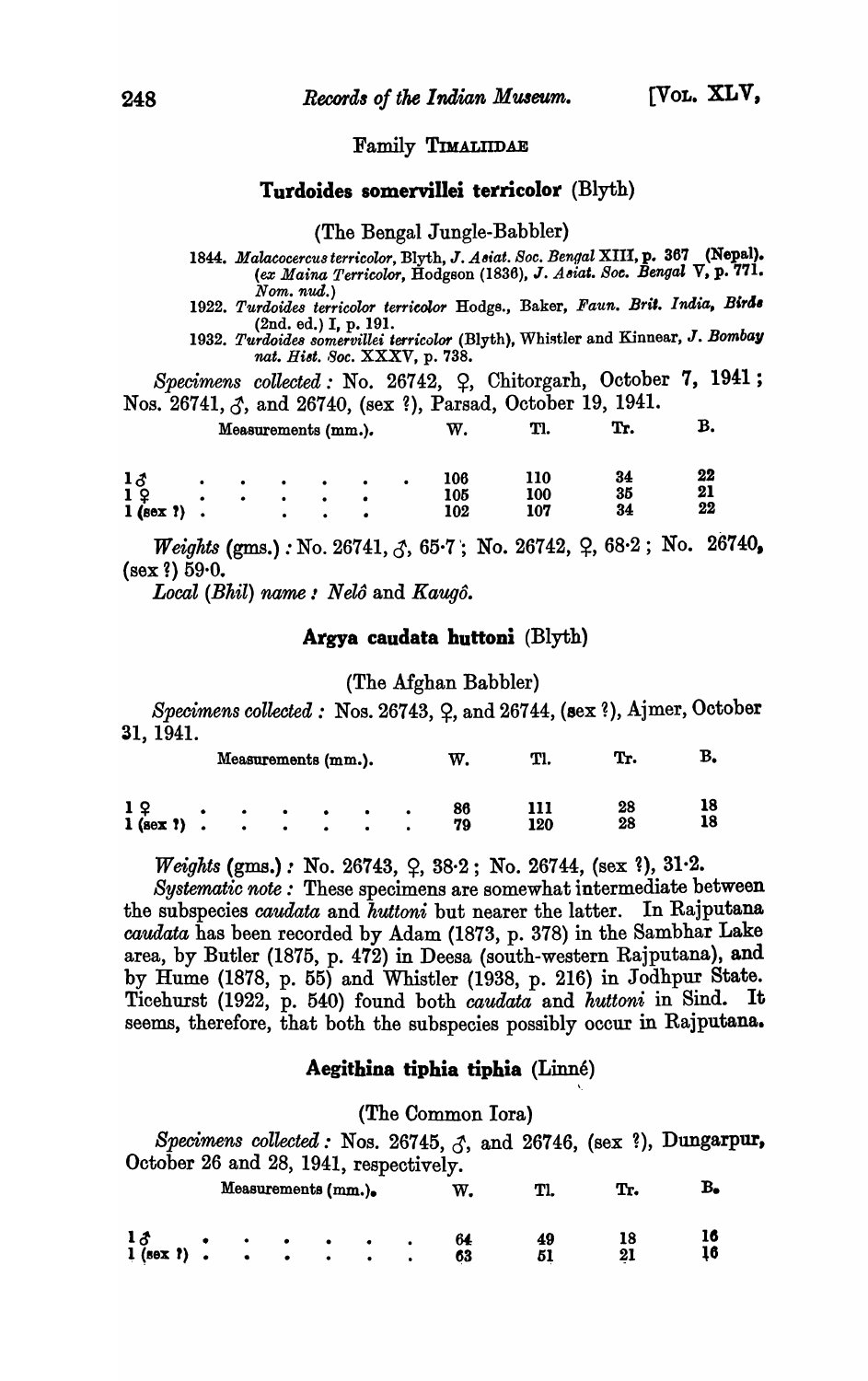*Weight* (gms.); No. 26745,  $\zeta$ , 11.8; No. 26746, (sex ?), 12.4.

*Field notes:* Only a few pairs were seen.

Adam (1873) also found this species to be very rare in the Sambhar Lake area.

In No. 26745 the testes were in the non-breeding condition, measuring approximately  $2.0 \times 1.0$  mm.

# Family PYONONOTIDAE

### Molpastes eafer pallidus Baker

(The Central Indian Red-vented Bulbul)

*Specimens collected:* No. 26747,  $\zeta$ , Barapal, October 14; No. 26748,  $\mathcal{J}$ , Parsad, October 19; Nos. 26749,  $\varphi$ , and 26750,  $\mathcal{J}$ , Ajmer, November 1, 1941.

|               |  | Measurements (mm.). |  | w.              | Tl.             | Tr.             |  |
|---------------|--|---------------------|--|-----------------|-----------------|-----------------|--|
| ಕಿ ಕೃಕ<br>1 ೦ |  |                     |  | $90 - 97$<br>89 | $82 - 90$<br>83 | $23 - 24$<br>23 |  |

 $\textit{Weights (gms.)}: \mathcal{J}\mathcal{J}: \text{Nos. } 26747, 36.2; 26748, 41.7; 26750, 33.9.$  $9:$  No. 26749, 28.7.

*Field notes* : Very common.

The testes in No. 26748 were in the non-breeding condition and measured about  $2.0 \times 1.5$  mm.

*Local (Bkil) name: Peetrolyo.* 

Family TURD DAN

# Oenanthe pieata (Blyth)

(The Pied Chat)

 $Specimen$  *collected* : No. 26758,  $\zeta$ , on R. Berach near Chitorgarh, October 8, 1941.

*Measurements* (mm.):  $1 \le \cdot W$ . 94; Tl. 72; Tr. 22; B. 17.

*Weight* (gms.): 21.1.

# Cercomela fusea (Blyth)

(The Brown Rock-Chat)

*Specimen collected:* No. 26756,  $\varphi$ , Parsad, October 20, 1941,

*Measurements*  $\text{(mm)}: 1 \text{ } 2: \text{ } W. 85$ ; Tl. 68; Tr. 22; B. 17.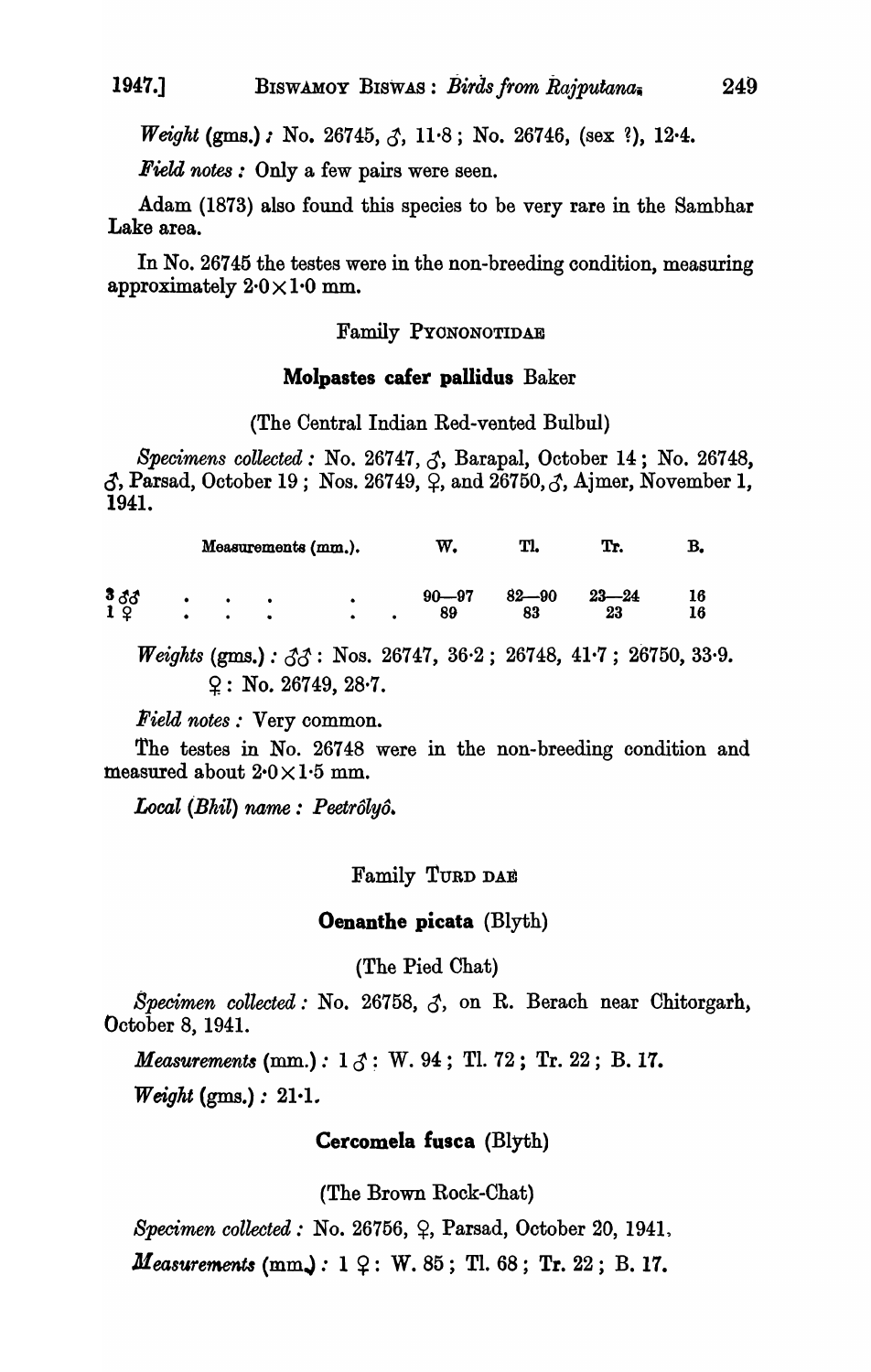*Weight:* 12.7 (gms.). *Field note:* Only a pair seen on river.

# **Saxicola fulicata cambaiensis** (Latham)

{The Brown-backed Indian Robin)

*Specimens collected:* Nos. 26751 and 26752,  $\zeta$  ( $\zeta$ ), Chitorgarh, October 9; No. 26753,  $\zeta$ , around Udaisagar Lake, October 11; Nos. 26754,  $(\delta)$ , and 26755, (9), Parsad, October 17 and 20, 1941, respectively.

|             | Measurements (mm.). | W.                     | Tl.                    | Tr.             |                |
|-------------|---------------------|------------------------|------------------------|-----------------|----------------|
| 3 ඊඊ<br>299 | $\bullet$           | $72 - 76$<br>$70 - 71$ | $65 - 69$<br>$63 - 69$ | $25 - 27$<br>26 | 15—16<br>14—16 |

*Weights* (gms.):  $\zeta \zeta$ : Nos. 26751 and 26754, 20.0 and 17.0 respectively;  $\varphi$ ?: Nos. 26753 and 26755, 18 $\cdot$ 6 and 19 $\cdot$ 0 respectively. *Local (Bhil) name.' Dachko.* 

*Field notes.:* They were common all over.

In No. 26753 the ovary was in the non-breeding condition, measuring approximately  $3.0 \times 2.5$  mm.

### **Copsychus saularis saularis** (Linne)

(The Indian Magpie-Robin)

*Specimen collected:* No. 26757,  $\zeta$ , Parsad, October 19, 1941. *Measurements*  $(mm.): 1 \, \delta$  W. 99; Tl. 90; Tr. 27; B. 21.  $Weight: 31.2 \text{ (gms.)}$ . *Local (Bhil) name.' Kabro. Field note:* A few seen.

Family MUSOIOAPIDAE

# **Tcbitrea paradisi paradisi** (Linne)

(The Indian Paradise~Flycatcher)

 $Specimen$  *collected*: No. 26762,  $\zeta$ , (in black and white plumage), Barapal, October 14, 1941.

*Measurements* (mm.):  $1 \leq i$ : W. 96; Tl. 134; Tr. 19; B. 26.

*Weight.'* 19·5 (gms.).

*Field notes* : Only one seen.

The testes were in the non-breeding condition and measured about  $2.0 \times 1.5$  mm.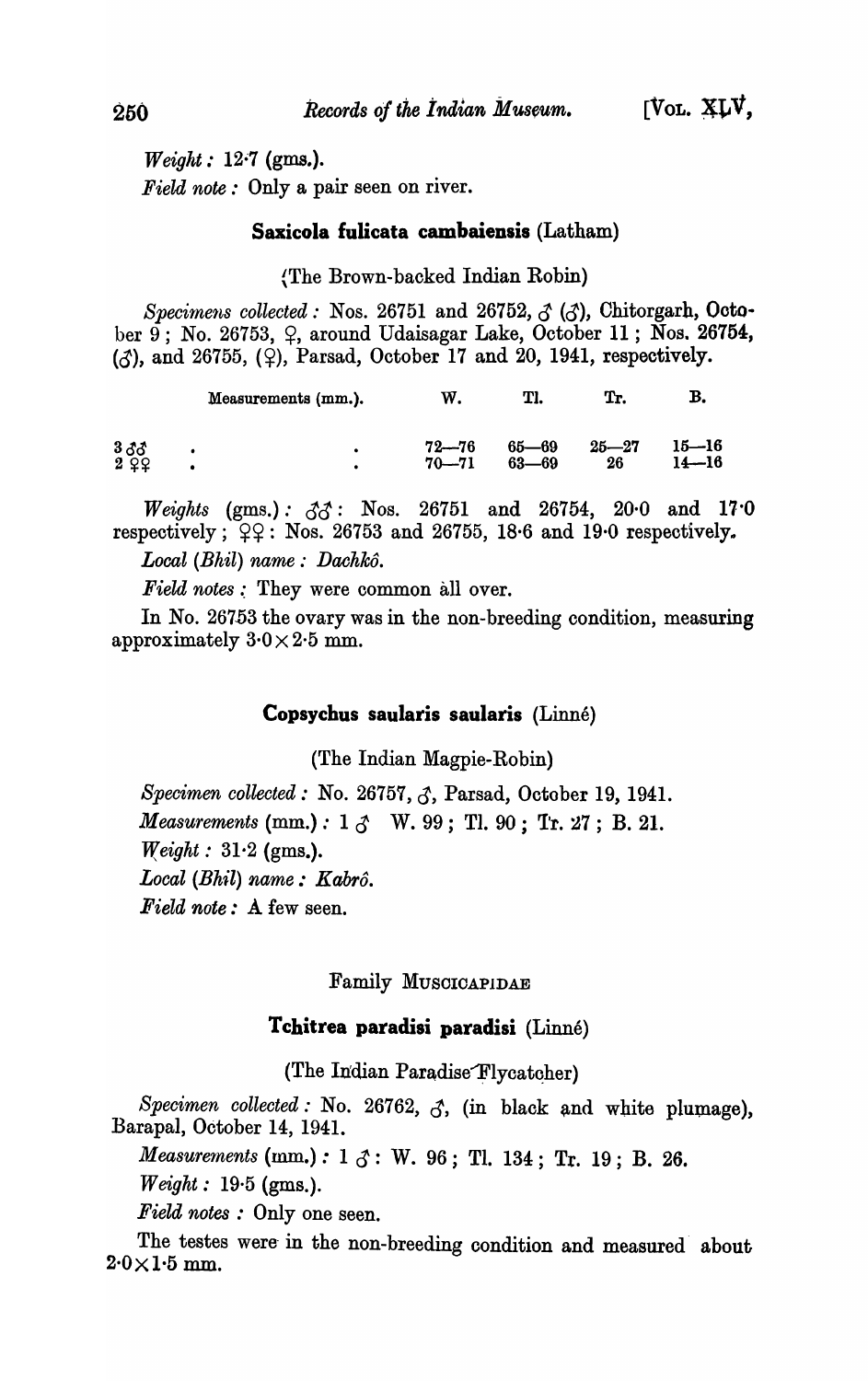# Leucocirca aureola aureola (Lesson)

### (The White-browed Fantail Flycatcher)

Specimens collected: No. 26759, 3, Barapal, October 15; No. 26761 (sex ?), Dungarpur, October 26; No. 26760,  $\varphi$ , Ajmer (in scrub jungle close to the town), November 1, 1941.

|                             |                |        | Measurements. (mm.) |        | w.             | Tl.            | Tr.      | в.       |
|-----------------------------|----------------|--------|---------------------|--------|----------------|----------------|----------|----------|
| 1 კ<br>?)<br>$\bf{l}$ (sex) | ٠<br>$\bullet$ | ٠<br>٠ | ٠                   | ٠<br>٠ | 84<br>88<br>86 | 90<br>95<br>94 | 18<br>18 | 14<br>15 |

*Weights* (gms.):  $\mathcal{S}$ : No. 26759, 12.0;  $\varphi$ : No. 26760, 10.0; (sex ?) No. 26761, 11·5.

*Field notes:* At Barapal it was not found to be common, while in the scrub jungles near Ajmer it was common in certain patches. Hume (1878) found it to be rare in the Jodhpur State.

In No. 26759 the testes were in the non-breeding condition measuring about  $2.5 \times 1.5$  mm.

### Family LANIIDAE

### Lanius excubitor lahtora (Sykes)

(The Indian Grey Shrike)

*Specimen collected:* No. 26763,  $\varphi$ , Chitorgarh, October 7, 1941. *Measurements* (mm.): 1  $\varphi$ : W 105; Tl. 117; Tr. 31; B. 23. *Weight:* 62·0 (gms.).

*Field note:* Two or three seen.

# Lanius excubitor pallidirostris Cassin

(The Allied Grey Shrike)

*Specimen collected:* No. 26764,  $\varphi$ , Ajmer (in the scrub jungle close to the town), October 31, 1941.

*Measurements*  $(mm.): 1 \nsubseteq : W$  108; Tl. 109; Tr. 31; B. 33.

*Weight:* 60·0 (gms.).

*Field note:* One seen in the scrub jungle.

*Remarks:* This is a palaearctic race breeding in Baluchistan, but rarely recorded from the rest of India-once in the Punjab (Baker, 1924, p. 288) and twice in Sind (Ticehurst, 1922, p. 606). There is also in the Zoological Survey of India collections one specimen from Shahasan, Sind (No. 25701,  $\varphi$ , Manchar Survey Party, November 1927) belonging to this race. The present one is, I believe, the first record from Rajputana.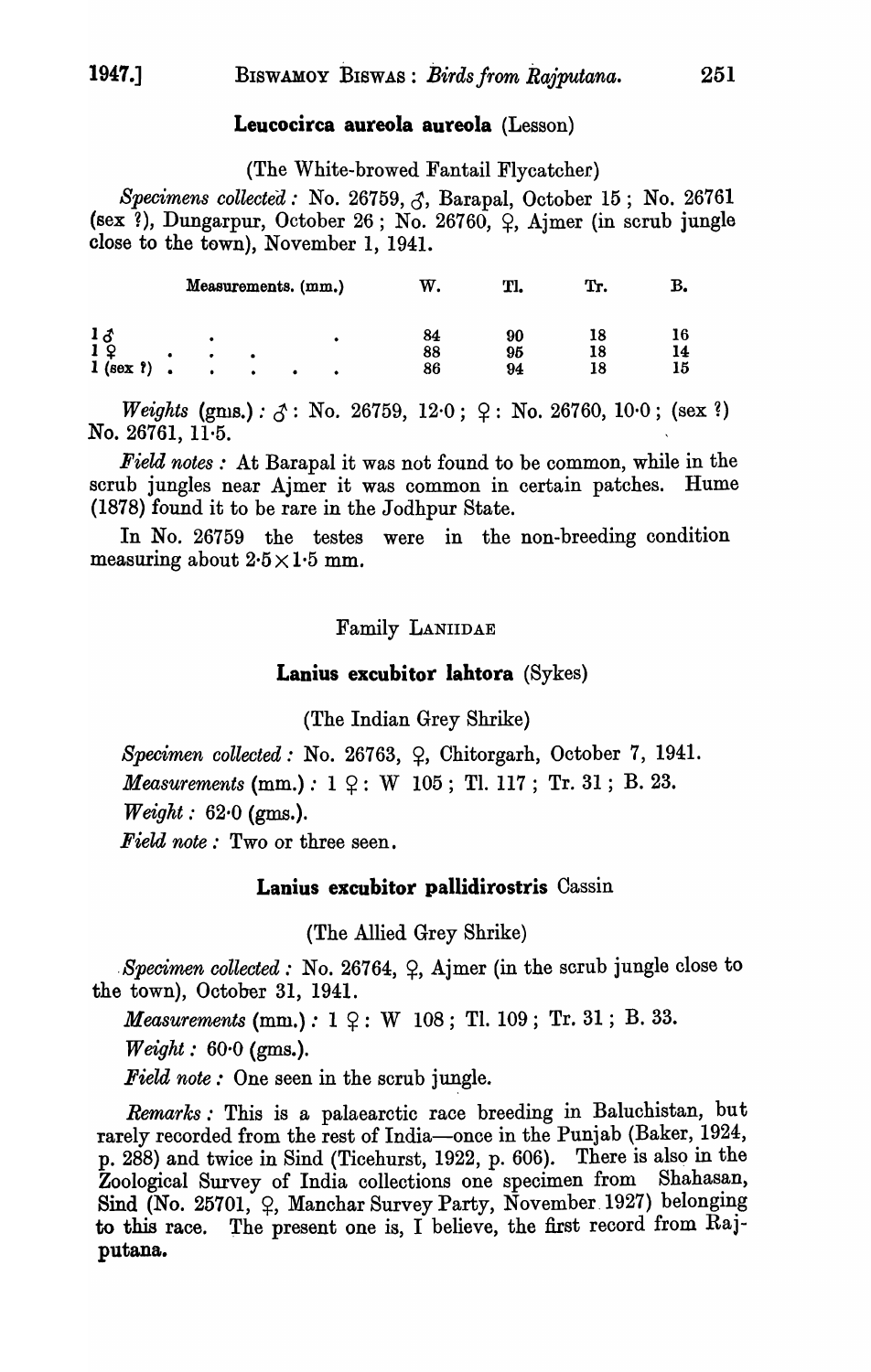### Lanius vittatus Valenciennes

(The Bay-backed Shrike)

 $Specimens$  collected: Nos. 26766 and 26768,  $\zeta \zeta$ ; 26767, (sex ?), Dnngarpur, October 26, 1941.

| Measurements (mm.). |  |  |  |  |  | W.          | TI.             | Tr.             |          |
|---------------------|--|--|--|--|--|-------------|-----------------|-----------------|----------|
|                     |  |  |  |  |  | 84—85<br>84 | $87 - 88$<br>92 | $23 - 25$<br>23 | 14<br>15 |

*Weights* (gms.):  $33$ : Nos. 26766, 21.9, and 26768, 21.9; (sex ?): No. 26767, 21·7.

*Field notes:* Fairly common.

In Nos. 26766 and 26768 the testes were in the non-breeding condition and measured  $2.0 - 2.5 \times 1.0 - 2.0$  mm.

### Lanius schach erythronotus *(Vigors)*

(The Rufous-backed Shrike)

*Specimens collected* : Nos. 26765,  $\beta$ , and 26769,  $\beta$  (juv.), Barapal, Ootober 14, 1941.

*Measurements* (mm.): 1 ad.  $\zeta$ : W. 88; Tl. 105; Tr. 27; B. 19.

*Local (Bhil) name: Monalyo.* 

*Field note:* Not unoommon.

*Systematic note:* The adult  $\delta$  specimen shows a faint rufous tinge in patches on the upper back, and in this character it resembles the allied southern subspecies *caniceps.* 

# Family PERIOROOOTIDAE

#### **Pericrocotus peregrinus pallidus** Baker

(The Sind Small Minivet)

 $~Specimens~collected: No.~26770,~\mathcal{J},~Parsad,~October~19~;~No.~26771,~$  $\beta$ , Ajmer, October 31, 1941.

*Measurements* (mm.):  $2 \, \zeta \zeta$ : W. 68--70; Tl. 72--73; Tr. 15; B.  $11 - 12.$ 

*Weights* (gms.):  $33$ : Nos. 26770, 8.5; 26771, 8.3.

*Field notes:* Only a few seen.

In both the specimens the testes were in the non-breeding condition; measuring approximately  $0.75-1.0\times0.75-1.0$  mm.

Systematic note: The specimens are somewhat intermediate between the subspecies *peregrinus* and *pallidus,* but closer to the latter. On the abdomen there is a very faint tinge of yellow; in this character they approach *peregrinus.* The lateral tail-feathers are tipped neither with scarlet-cream nor brick-pink, but with orange.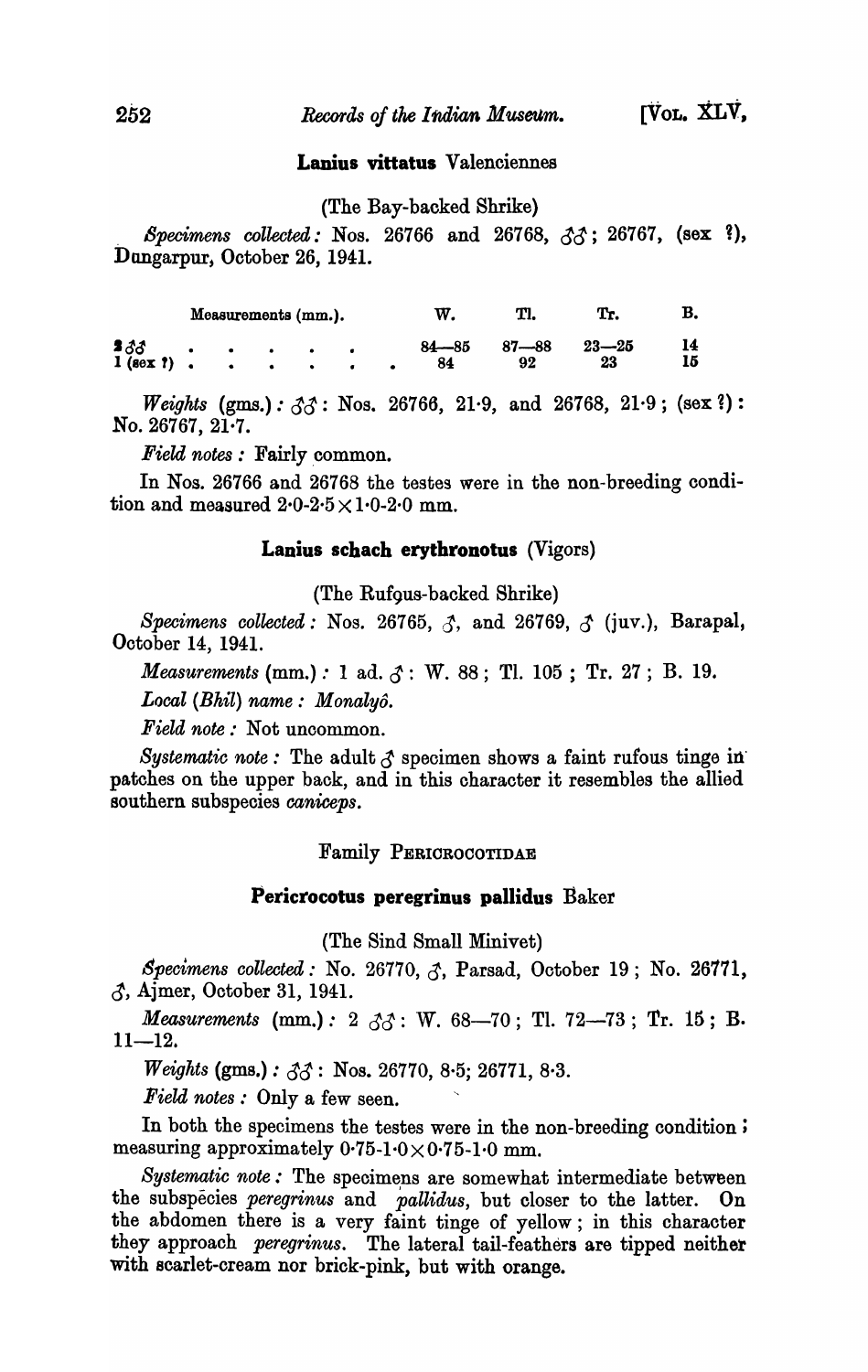# Family DIORURIDAE

#### Dicrurus macrocercus macrocercus Vieillot

(The Black Drongo)

*Specimens collected:* No. 26779,  $\zeta$ , Barapal, October 14; No. 26778 (sex 1) (juv.), Parsad, October 17, 1941.

*Measurements* (mm.): 1 ad.  $3:$  W. 133; Tl. 124; Tr. 20; B. 21.

*Local (Bhil) name: Kalyo.* 

*Field note:* Not uncommon.

### Family STURNIDAE

# Temenuchus pagodarum (Gmelin)

(The Black-headed Myna)

Specimens collected: Nos. 26772 and 26773, 33, Dungarpur, October 25 and 26, 1941, respectively.

*Measurements* (mm.):  $2 \sqrt[3]{3}$ : W 99-107; Tl. 70-72; Tr. 26-28; B. 18-19.

 $Weights: No. 26773, \mathcal{J}, 44.4 \text{ gms.}$ 

*Field notes:* Common in the jungle close to Dungarpur.

In No. 26772 the testes were in the non-breeding condition and measured about  $1.5 \times 1.0$  mm.

# Acridotheres tristis tristis (Linne)

(The Common Myna)

*Specimens collected:* No. 26776, (sex ?), Chitorgarh, October 8; Nos. 26774,  $\varphi$ , and 26775,  $\varphi$ , Dungarpur, October 26, 1941. All are 'juveniles.

*Local (Bhil) name: Kabar.* 

*Remarks:* Nos. 26774,  $\varphi$ , and 26775,  $\varphi$ , appear to be in moulting condition, the nape showing some small newly emerged feathers, and the crown with almost fully developed ones, with naked spaces here and there. No. 26776 (sex ?) appears to have completed moulting, the feathers being fresh.

# Acridotheres ginginianus (Latham)

(The Bank Myna)

 $Specimen$  *collected*: No. 26777,  $\varphi$ , Udaipur, October 11, 1941. *Measurements* (mm.)  $: 1 \, 2: W$  114; Tl. 76; Tr. 35; B. 22. *Local (Bhil) name: Gurka! (1)*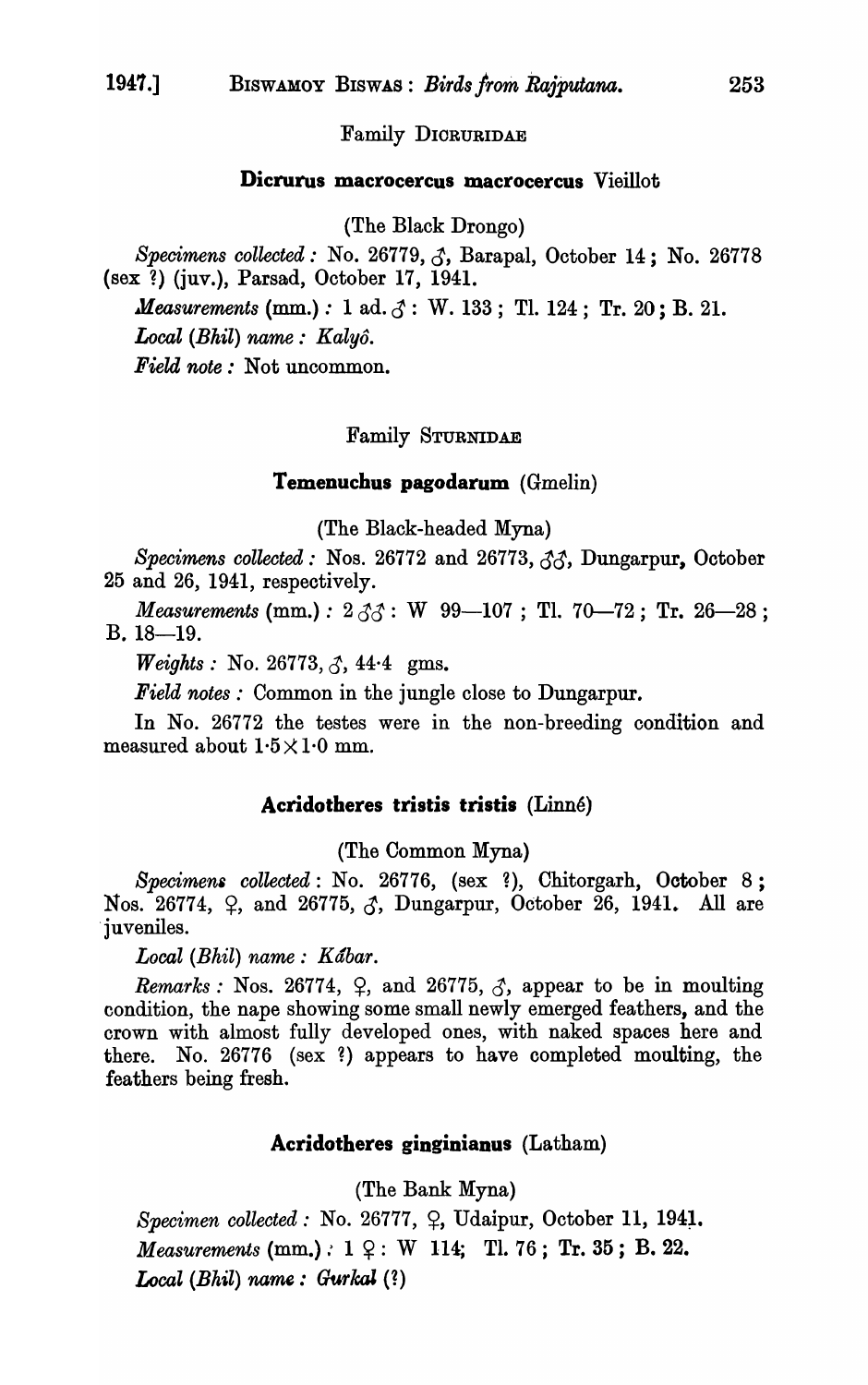*Field note:* The ovary was in the non-breeding condition, measuring approximately  $4.0 \times 4.0$  mm.

*Remarks:* From plumage this speoimen appears to have just oompleted moulting, the nape and posterior crown showing some newly developed feathers.

### Family PLOOEIDAE

# Uroloncha malabarica *(Linné)*

(The White-throated Munia)

*Specimens collected:* No. 26780,  $\varphi$ , Chitorgarh, October 7; Nos. 26781  $9, 26782$ , (sex ?), and 26783,  $3, \overline{3}$ , Ajmer, November 1, 1941.

|                                 | Measurements (mm.).         |   |   |        |           | W.              | Tl.             | Тr.                   | В.             |
|---------------------------------|-----------------------------|---|---|--------|-----------|-----------------|-----------------|-----------------------|----------------|
| $1\delta$<br>299<br>$1$ (sex ?) | $\bullet$<br>٠<br>$\bullet$ | ٠ | ٠ | ٠<br>٠ | $\bullet$ | $52 - 55$<br>55 | $49 - 50$<br>52 | 14<br>$13 - 14$<br>13 | 10<br>10<br>10 |

 $Weights$  (gms.):  $\zeta$ : No. 26783, 11.3;  $\zeta$ : Nos. 26780, 12.5, and 26781, 11·4; (sex 1) : No. 26782, 10·6.

*Field notes:* Common all over.

In No. 26783 the testes were in the breeding condition, and measured 5·0X3·0 mm.

### Family FRINGILLIDAE

# **Passer domesticus indicus** Jardine & Selby

(The Indian House-Sparrow)

Specimens collected: Nos. 26784, 3, 26785 and 26786, <sub>99</sub>, Barapal, Ootober 13, 1941.

|                                                           |                        | Measurements (mm.). |           | w.              | Tl.      | Tr.       |           |
|-----------------------------------------------------------|------------------------|---------------------|-----------|-----------------|----------|-----------|-----------|
| $1\delta$<br>$\overline{2}$ $\overline{2}$ $\overline{2}$ | $\bullet$<br>$\bullet$ | $\bullet$<br>٠      | $\bullet$ | 76<br>$69 - 70$ | 58<br>53 | $17 - 18$ | $10 - 11$ |

*Weights* (gms.):  $\mathcal{S}:$  No. 26784, 21.7;  $22:$  Nos. 26785, 20.5; 26786, 21·3.

Local (Bhil) name: Charkalpe (for  $\partial \mathcal{L}$  only).

Field notes: Fairly common near habitation.

The gonads were in the non-breeding condition. The testes in No. 26784 measured  $1.0\times0.75$  mm., and the ovary in No. 26785,  $3.0\times$ 3·0 mm.

*Remarks:* In the Jodhpur State Whistler (1938) found *P.* d. *parkini,*  and not P. *a. indicus.*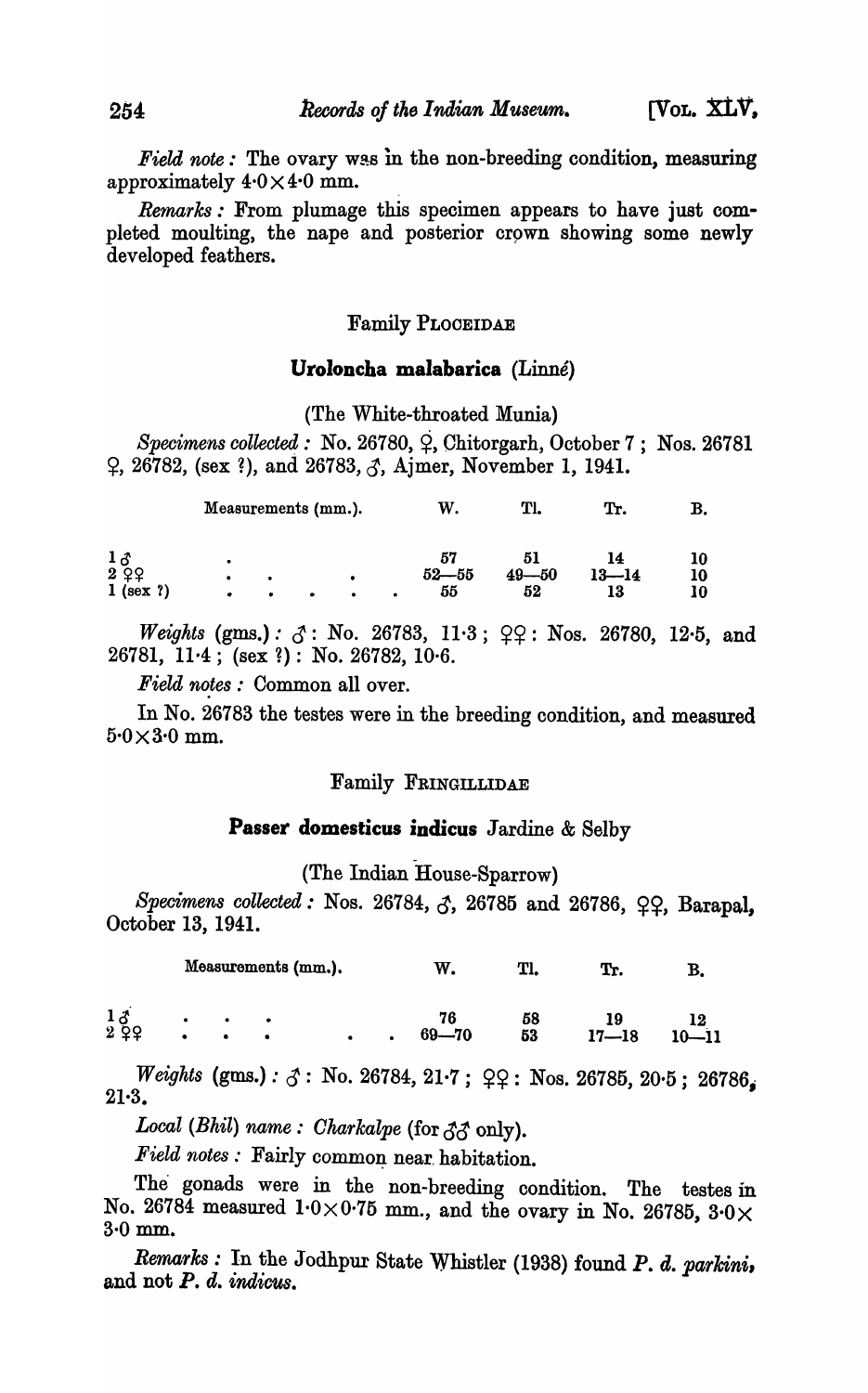FamiJy HIRUNDINIIDAE

# Hirundo daurica erythropygia Sykes

(Sykes's Striated Swallow)

Specimen collected: No. 26787,  $\zeta$ , Dungarpur, October 28, 1941. *Measurements* (mm.):  $1 \text{ } \mathcal{S}$ : W 106; Tl. ?; Tr. 14; B. 7.5. *Weight:* 17·5 gms.

*Field note:* Very common, especially in the vicinity of water.

# Hirundo daurica temmincki (Hume)

(The European Striated Swallow)

*Specimen collected:* No. 26788,  $\zeta$ , Chitorgarh, October 8, 1941. *Measurements* (mm.):  $1 \zeta$ : W 118; Tl. 116; Tr. 13; B. 10. *Weight:* 17·8 gms.

*Local (Bhil) name: Ohami chodalyo.* 

*Field note:* The specimen was shot from a flock of 100 or more which might possibly have been a mixed one of *H. d. erythropygia* and H. *d. temmincki*. They were seen either soaring high up or sitting in Hocks on telegraph wires, etc.

*Remarks* : This palaearctic race occurs as a rare straggler in N. W. India, Gilgit, Kashmir and Nepal, and has once been recorded from Sind. The present one is probably the first record from Rajputana.

# Family MOTACILLIDAE

# Motacilla alba dukhunensis Sykes

,(The Indian White Wagtail)

Specimen collected: No. 26789,  $\varphi$ , on R. Berach near Chitongarh. October 8, 1941.

*Measurements*  $(mm.) : 1 \nsubseteq : W. 92 ; Tl. 91 ; Tr. 23 ; B. 17.$ 

 $Weight: 20.4 \text{ gms.}$ 

*Local (Bhil) name: Nachangol.* 

*Field notes:* Not common.

The ovary was in the non-breeding condition, measuring about  $2.0\times2.0$  mm.

### Motacilla maderaspatensis Gmelin

(The Large Pied Wagtail)

Specimen collected: No. 26790,  $\zeta$ , on R. Berach near Chitorgarh, October 8, 1941.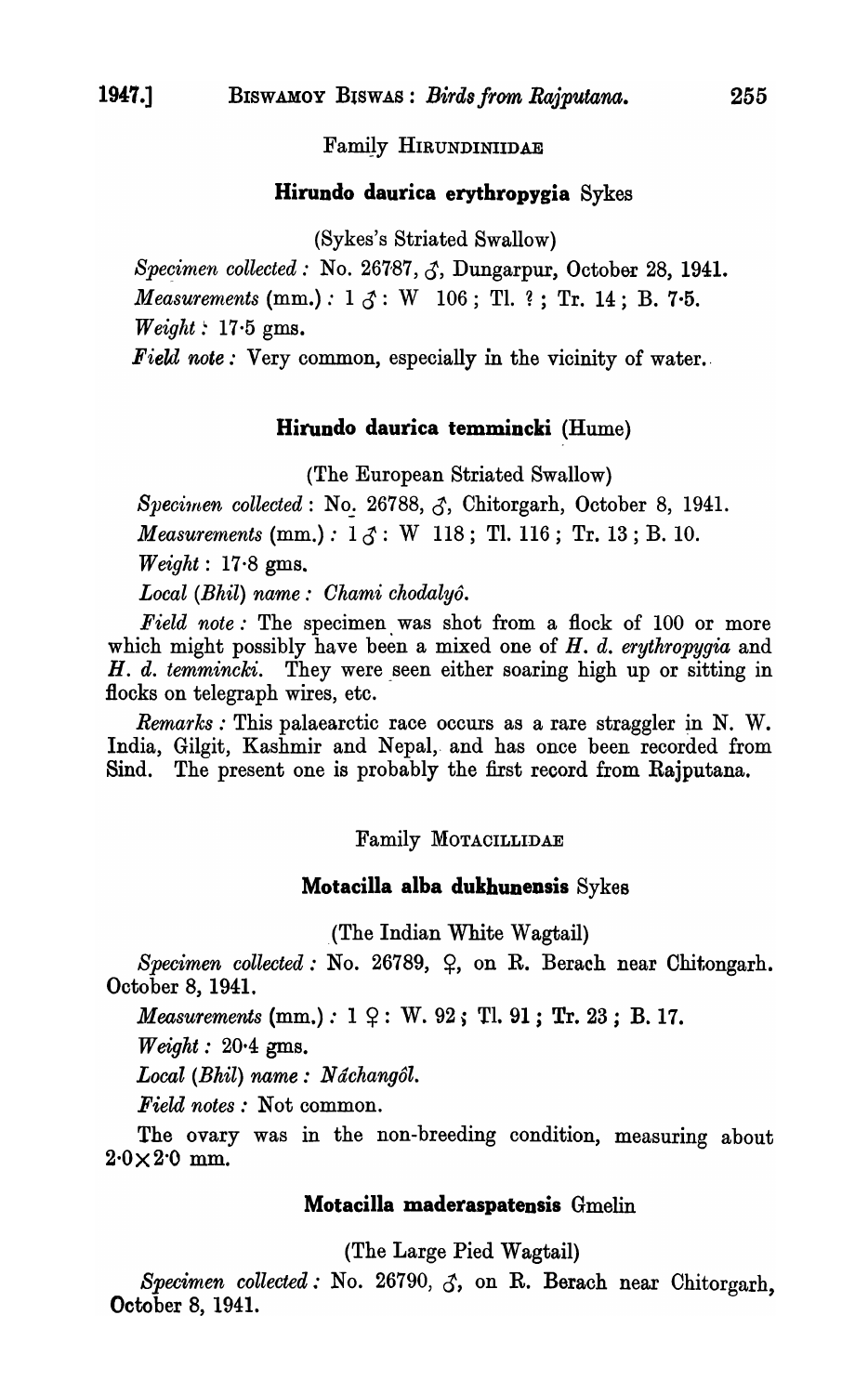*Measurements* (mm.):  $1 \delta$ : W. 95; Tl. 98; Tr. 26; B. 20. *Weight:* 29·5 gms. *Local (Bhil) name: Nachangol. Field note:* A few seen on river.

# Anthus trivialis trivialis (Linné)

(The Tree-Pipit)

*Specimen collected:* No. 26791,  $\zeta$ , Chitorgarh, October 8, 1941. *Measurements* (mm.):  $1 \, \text{\AA}$ : W. 86; Tl. 66; Tr. 21; B. 14.5. *Weight:* 20·9 gms.

*Field note:* The testes were in the non-breeding condition and measured approximately  $0.75 \times 0.50$  mm.

# Family ALAuDmAE

### Mirafra erythroptera erythroptera Blyth

(The Red-winged Bush-Lark)

*Specimen collected:* No. 26792,  $\zeta$ , Chitorgarh, October 7, 1941.

*Measurements*  $(mm.) : 1 \, \mathcal{S} : W. 78 ; T1. 53 ; Tr. 22 ; B. 12.$ 

*Weight:* 21·1 gms.

*Field notes* : A few seen.

The testes appeared to be in the breeding condition, measuring about  $6.0\times3.5$  mm.

# Family ZOSTEBO PIDAE

# Zosterops palpebrosa occidentis Ticehurst

(The North-Western White-Eye)

*Specimen collected:* No. 26793, Q, Dungarpur, October 27, 1941. *Measurements* (mm.): 1  $9:$  W. 55; Tl. 37; Tr. 15; B. 12.  $Weight: 7.8$  gms.

### Order CUCULIFORMES

# Family CucuLIDAE

### Cuculus canorus (subspecies ?)

Specimen collected: No. 26794,  $\varphi$  (subadult), Parsad, October 21, 1941.

*Measurements* (mm.): 1 subad.  $9: W. 207$ ; Tl. 172; Tr. 23; B. 28. *Weight:* 104.0 gms.

*Field notes:* Only one seen.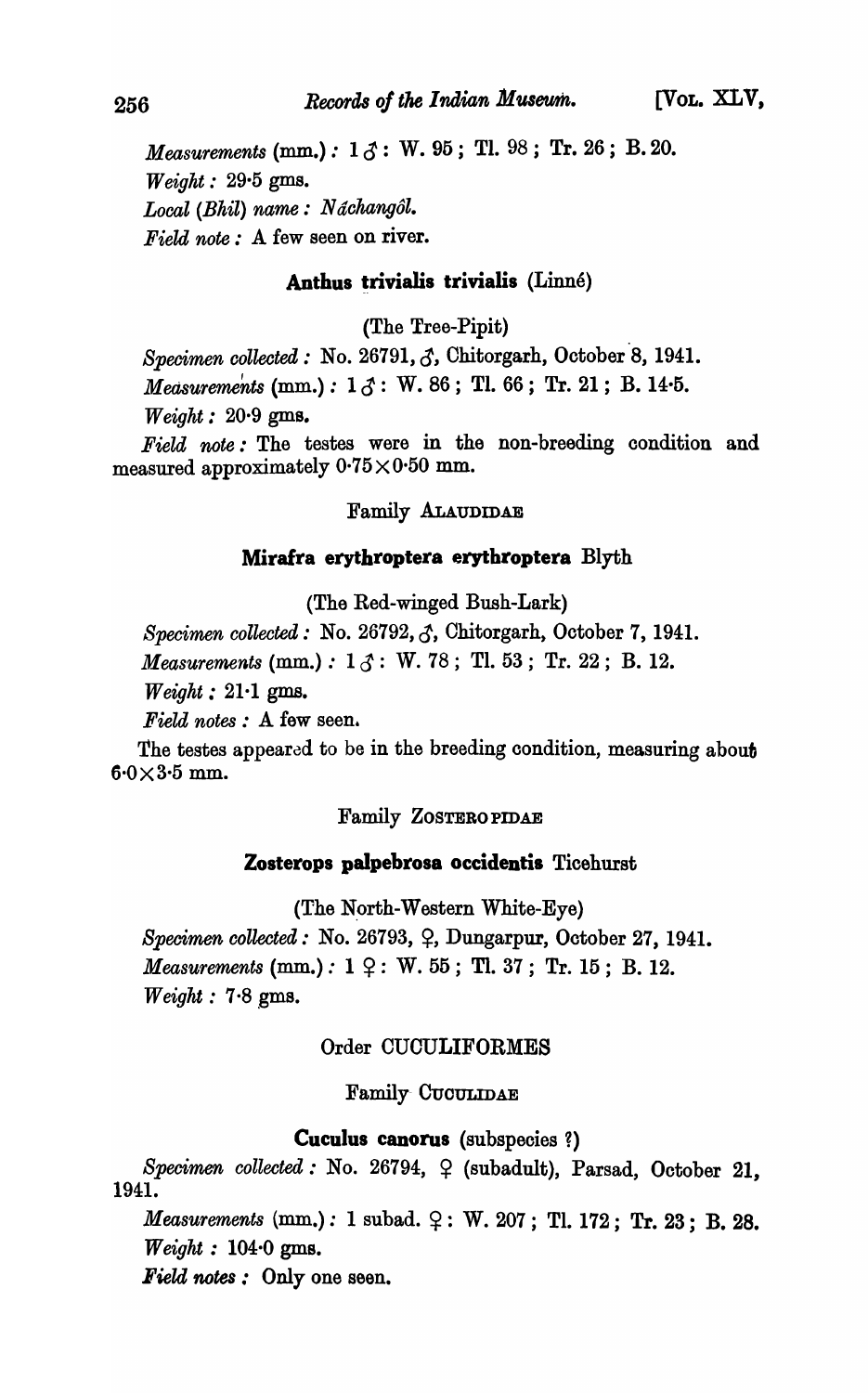# Clamator jacobinus jacobinus (Boddaert)

(The Pied Crested Cuckoo)

*Specimen collected:* No. 26795,  $\varphi$ , Parsad, October 22, 1941. *Measurements* (mm.): 1  $\varphi$ : W. 148; Tl. (165); Tr. 27; B. 14.

(Tip 0 f tail abraded)

*Weight:* 70-9 gms.

*Field notes* : A few seen.

The ovary was quite large, measuring about  $9.0 \times 10.0$  mm, and suggesting nearness to breeding.

### Order CORACIIFORMES

Family CORACIIDAE

### Coracias benghalensis benghalensis (Linne)

(The Indian Roller)

*Specimens collected:* No. 26797,  $\zeta$ , Barapal, October 13; No. 26796,  $\zeta$ , Parsad, October 22, 1941.

*Measurements* (mm.):  $2\sqrt[3]{3}$ : W. 178-195; Tl. 124-142; Tr. 26-28;  $B.42-48.$ 

*Weights (gms.): 33*: Nos. 26796, 152.5; 26797, 130.0.

*Field notes:* The testes were in the non-breeding condition, measuring approximately  $2.0 - 2.5 \times 2.0$  mm.

### Family MEROPIDAE.

#### Merops orientalis orientalis Latham

(The Common Indian Bee-eater)

Measurements (mm.). W. Tl. Tr. B.

*Specimens collected:* Nos. 26798,  $\zeta$ , and 26799, (sex ?), Barapal, October 13; No. 26800,  $\zeta$ , Parsad, October 20, 1941.

| $2\delta\delta$ .<br>1 (sex ?) : | $\bullet$ $\bullet$ |  |    | $90 - 92$ $115 - 118$ $9.5 - 11$ |    | 30 |
|----------------------------------|---------------------|--|----|----------------------------------|----|----|
|                                  | $\bullet$ $\bullet$ |  | 91 | 118                              | 10 | 29 |

 $Weights (gms.) : \mathcal{S} : No. 26800, 14.6 ; (sex ?) : No. 26799, 15.5.$ *Field notes:* Common.

The testes were in the non-breeding condition, and measured about  $1.5 - 2.5 \times 1.25 - 1.5$  mm.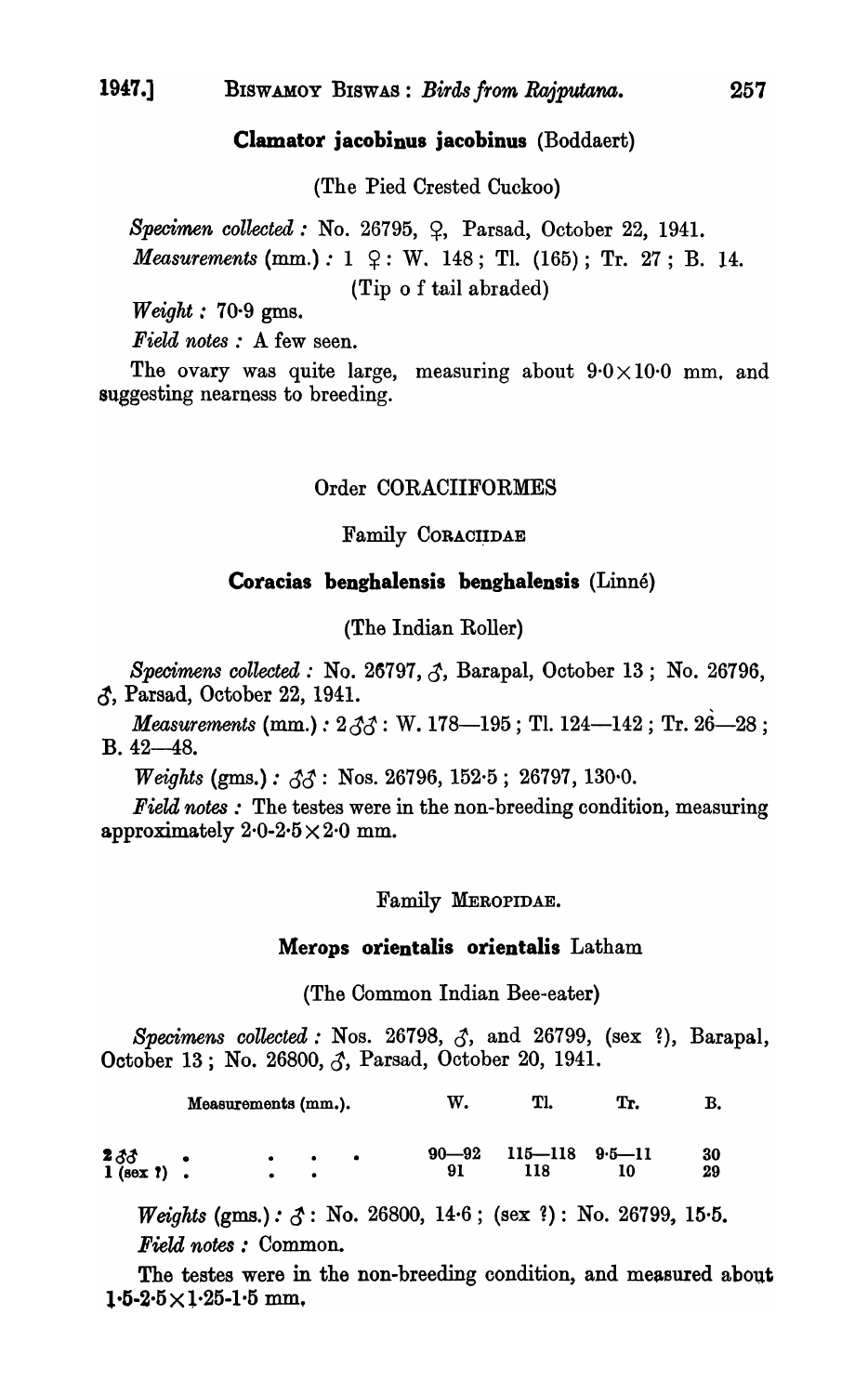Family ALCEDINIDAE

### Alcedo atthis bengalensis Gmelin

(The Common Indian Kingfisher)

*Specimen collected:* No. 26801,  $\zeta$ , on R. Berach near Chitorgarh, October 8, 1941.

*Measurements* (mm.) :  $1 ~ \text{\AA}$ : W. 68; Tl. 34; Tr. 7; B. 44.

*Weight.* 25·0 gms.

*Local (Bhil) name: Karkilo.* 

*Remarks*: Whistler (1938) did not find this subspecies in the Jodh. pur State; he found *pallasii* instead. But *bengalensis* was recorded by Adam (1873) in the Sambhar Lake area, and by Butler (1875) in Mount Aboo region.

#### Halcyon smyrnesis fusca (Boddaret)

(The Indian White-breasted Kingfisher)

*Specimens collected* : No. 26804,  $\zeta$ , Barapal, October 14; Nos. 26802,  $\varphi$ , and 26803,  $\zeta$ , Parsad, October 20 and 21, 1941, respectively.

| Measurements (mm.). | W. |  |  |
|---------------------|----|--|--|
|                     |    |  |  |

| $2\delta\delta$<br>19 | $121 - 125$ 84 - 85 16<br>123 | 87 | - 16 | $62 - 63$<br>- 67 |
|-----------------------|-------------------------------|----|------|-------------------|
|                       |                               |    |      |                   |

 $Weights$  (gms.):  $33$ : Nos. 26803, 81 $\cdot$ 7; 26804, 74 $\cdot$ 5;  $\circ$ : No. 26802, 86·5.

*"Local (Bhil) name: Karkilo.* 

*Field notes* : A few seen.

The gonads were in the non-breeding condition. In No. 26803, the testes measured about  $2.0 \times 1.0$  mm.; and in No. 26802, the ovary was about  $5.0 \times 6.0$  mm.

### Family UPUPIDAE

#### Upupa epops epops (Linné)

(The European Hoopoe)

Specimens collected : Nos. 26805,  $\zeta$ , and 26806,  $\zeta$ , Parsad, October 22, 1941.

|           | Measurements (mm.). | W.  | Tl. | Τт. |    |
|-----------|---------------------|-----|-----|-----|----|
| $1\delta$ |                     | 144 | 105 | 23  | 58 |
| 1 S       |                     | 136 | 100 | 22  | 51 |

*Weight:* No. 26805,  $\zeta$ , 66.7 gms.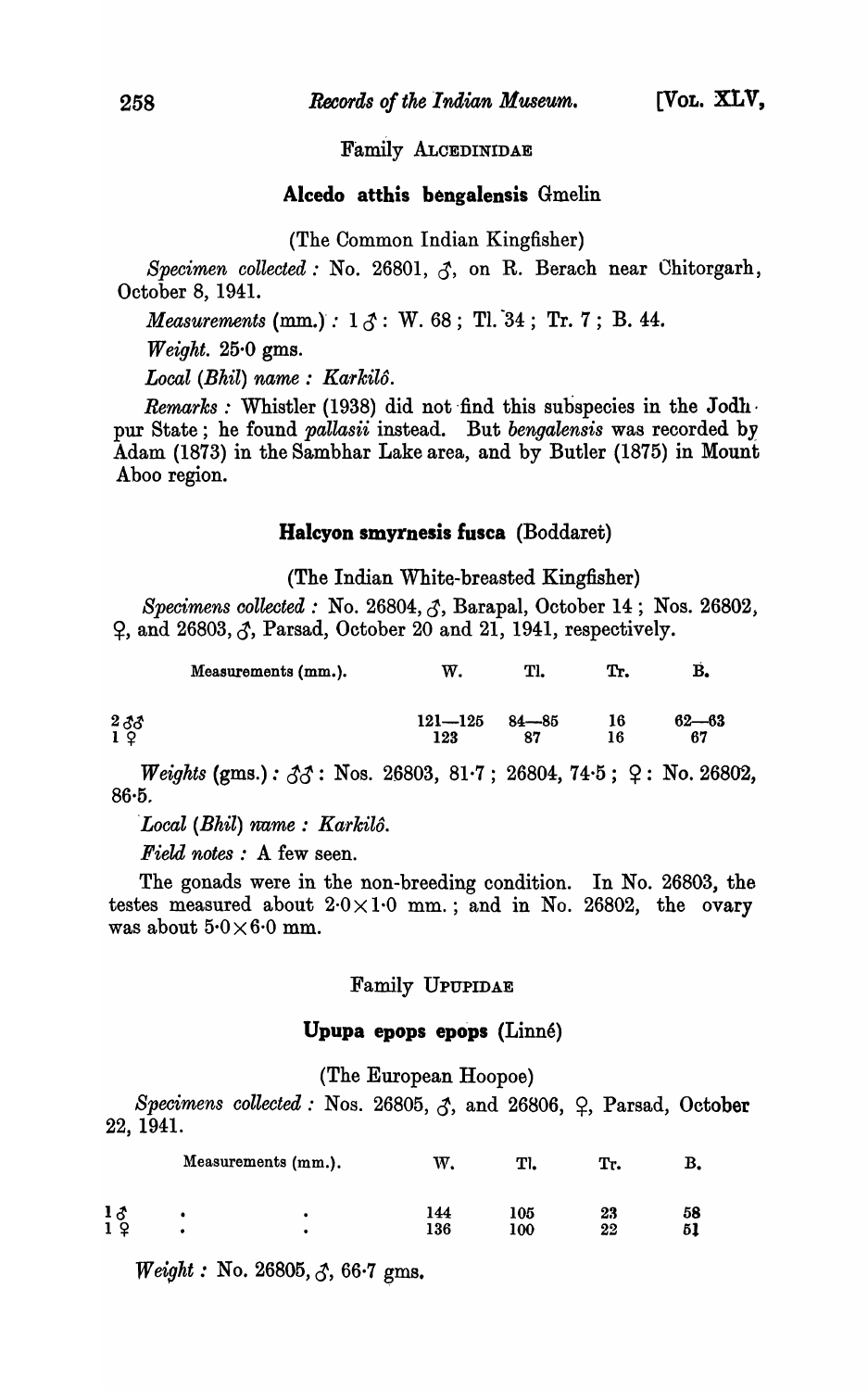*Field notes:* The gonads were in the non-breeding condition; in No. 26805, the testes measured about  $3.0 \times 2.5$  mm., and in No. 26806, the ovary was about  $6.0 \times 5.0$  mm.

*Remarks* : The birds were evidently immigrants.

# **Upupa epops. orientalis** Baker

. (The Indian Hoopoe)

Specimens collected: Nos. 26807 and 26808,  $33$ : 26809,  $9$ , Parsad, October 22, 1941.

|                | Measurements (mm.). | W.                 | Tl.              | Tr.             |           |
|----------------|---------------------|--------------------|------------------|-----------------|-----------|
| $2\frac{3}{3}$ |                     | $134 - 135$<br>130 | $96 - 98$<br>100 | $21 - 22$<br>20 | $55 - 61$ |

*Weights* (gms.): *ff*: Nos. 26807, 54·5; 26808, 53·0;  $\Omega$ : No. 26809  $41.7.$ 

*Field notes* : Not uncommon.

The gonads were in the non-breeding condition; the testes were approximately  $3.0-3.25 \times 2.0-3.0$  mm., and the ovary  $5.0 \times 4.0$  mm.

### Order STRIGIFORMES

### Family ASIONIDAE

### 39. **Athene brama brama** (Temminck and Laugier)

(The Spotted Owlet)

1927. Athene brama brama (Temm. & Laug.), Baker, *Faun. Brit. India, Birds* (2nd. ed.) IV, p. 439.

1927. Athene brama indica (Frankl.), Baker, *Ibid.*, p. 440.

*Specimens collected:* Nos. 26810, (sex ?), and 26811,  $\delta$ , Parsad, October 19 and 22, 1941, respectively.

| Measurements (mm.).                            | W.  | TI. | Tr. |    |
|------------------------------------------------|-----|-----|-----|----|
| $\begin{array}{c} 13 \\ 1 \end{array}$ (sex ?) | 151 | 78  | 28  | 20 |
|                                                | 149 | 75  | 27  | 19 |

 $Weights (gms.) : \mathcal{F} : No. 26811, 1140; (sex ?) : No. 26810, 1050.$ *Field notes* : Not common.

In No. 26811, the testes were in the non-breeding condition, measuring about  $3.0 \times 2.0$  mm.

*Systematic note:* Baker (1927, pp. 439-440) recognises two subspecies of *Athene brama* in India, *viz., brama* (South Indian) and *indica*  (North Indian). From the descriptions of these two subspecies as given by Baker, it was difficult to place the Rajputana specimens subspecifically. He differentiates them on the degree of coloration of the upper side and spotting on the under side, together with very slight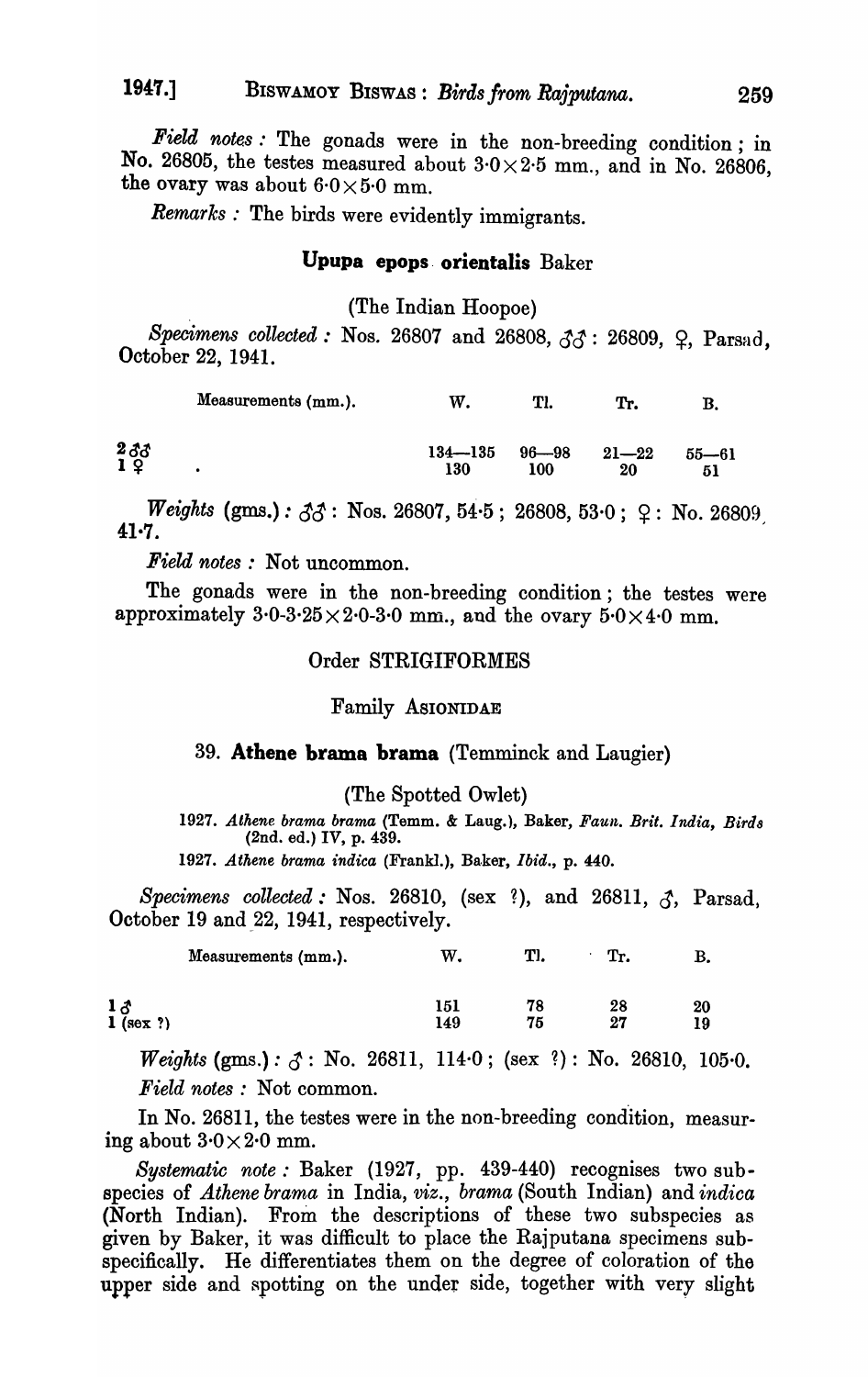differences in their sizes. He restricts *brama* to the south of lat. 14°N. Whistler and Kinnear (1935, p. 237) maintain this division into two subspecies and give measurements of several specimens to show the differences, but these measurements largely overlap. Moreover, they recognize lat.  $20^{\circ}$ N. as the dividing line. Peters (1940, p. 150) also upbolds this division.

I have examined all the specimens (36 in all) of *Atkene brama* in the Zoological Survey of India collections from all over India. I find that in coloration the northern birds are generally slightly paler than the southern ones, but with all degrees of intergradations between them. In sizes, the southern birds tend to be slightly smaller but with much overlapping. The same conclusion was also arrived at by Whistler and Kinnear *(loc. cit.)* in spite of their recognition of the two subspecies as valid. They concluded: "There is, of course, complete intergradation between the two forms, both in colour and size, and there is, a further complication that individual birds may vary considerably in colour. A Punjab bird ., for instance, is as dark as any specimen from Travancore." And conversely, I may add, in the Zoological Survey of India collections there is a specimen from Shevroy hills (Madras Presidency) whioh is so pale that it could not be differentiated when placed with the Debra Dun (United Provinces) birds. The intergradation of the sizes will be clear from the following table (Table 1).

|                                                                      | No.<br><b>of</b> | Sex.         | MEASUREMENTS (mm.).                                                               |           |           |             |
|----------------------------------------------------------------------|------------------|--------------|-----------------------------------------------------------------------------------|-----------|-----------|-------------|
| Localities.                                                          | speci-<br>mens.  |              | W.                                                                                | Tl.       | Tr.       | <b>B.</b>   |
| Punjab (Simla) Lat. ca. 31°N.                                        | $\mathbf{1}$     | $\mathbf{P}$ | 155                                                                               | 80        | 29        | 20          |
| United Provinces (Dehra Dun<br>Dt. Lat.<br>and Agra<br>ca.           | $\mathbf{1}$     | ්            | 153                                                                               | 79        | 29        | 20          |
| $27^{\circ} - 30^{\circ}$ N.                                         | $\mathbf{1}$     | ¥            | 162                                                                               | 80        | 30        | 20          |
|                                                                      | $\mathbf{2}$     | ??           | $155 - 157$                                                                       | $80 - 85$ | $29 - 30$ | $21 - 21.5$ |
| Baluchistan. Lat. ca. 28°N.                                          | $\mathbf{1}$     | ¥            | 150                                                                               | 77        | 29        | 10.5        |
| Bengal (Siliguri, Calcutta and                                       | $\mathbf 2$      | <b>đđ</b>    | $167 - 170$                                                                       | $84 - 90$ | 32        | $21 - 22$   |
| its suburbs, Canning). Lat. ca.<br>22°-26°N.                         | 7                | ??           | $157 - 170$<br>$80 - 86$<br>$28 - 32$<br>Av. 164.5<br>82<br>30<br>158<br>83<br>29 | $21 - 23$ |           |             |
|                                                                      |                  |              |                                                                                   |           |           | 22          |
| Assam (Gauhati and Cachar).<br>Lat. $ca. 25^{\circ} - 26^{\circ}$ N. | $\mathbf{1}$     | đ            |                                                                                   |           |           | 22          |
|                                                                      | $\mathbf{2}$     | ??           | $168 - 171$                                                                       | $81 - 90$ | $29 - 32$ | $21 - 22$   |
| Rajputana (Parsad) Lat. ca.<br>$24^{\circ}$ N.                       | $\mathbf{1}$     | ්            | 151                                                                               | 78        | 28        | 20          |
|                                                                      | $\mathbf{1}$     | î            | 149                                                                               | 75        | 97        | 19          |

TABLE 1.

*Measurements of tke specimens of* Athene brama *in the Zoological Survey of India collections. Arranged from nortk to south.*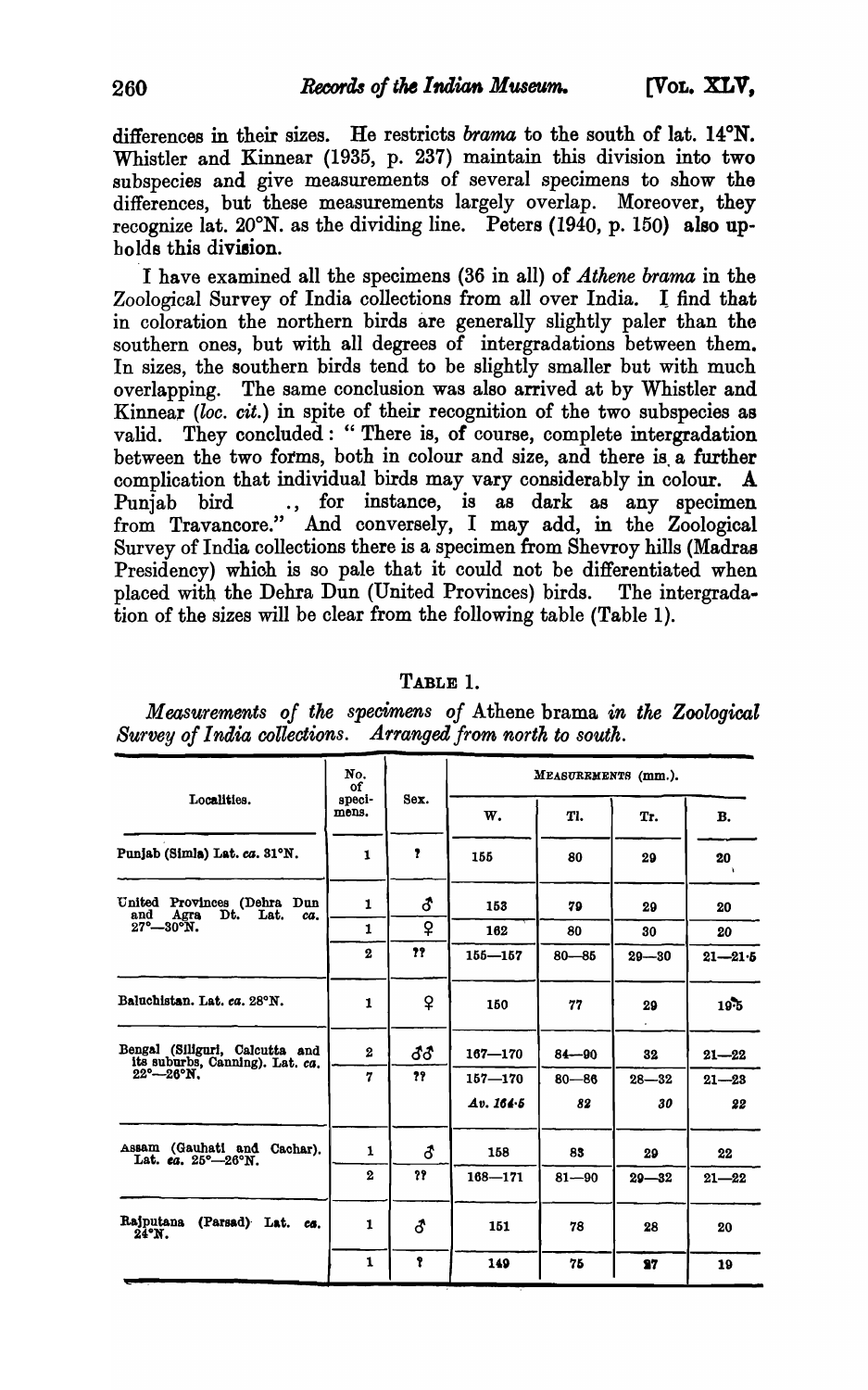|                                                                            | No.<br>of       |                  | MEASUREMENTS (mm.). |              |           |             |
|----------------------------------------------------------------------------|-----------------|------------------|---------------------|--------------|-----------|-------------|
| Localities.                                                                | speci-<br>mens. | Sex.             | W                   | $\sqrt{1}$ . | Tr.       | <b>B.</b>   |
| Bihar (Manbhum and Ranchi                                                  | $\bf{3}$        | ර්ර              | $151 - 162$         | $78 - 82$    | $30 - 32$ | $20 - 21$   |
| Dts.). Lat. ca. 23°N.                                                      | 1               | ç                | 150                 | 78           | 28        | 21          |
|                                                                            | $\overline{4}$  | 22               | $155 - 163$         | $80 - 89$    | $30 - 32$ | $20 - 22$   |
|                                                                            |                 |                  | Av. 159             | 84           | 31        | 21          |
| Central<br>Provinces<br>(Pipariya),<br>Lat. $ca. 23^\circ N.$              | 1               | đ.               | 150                 | 79           | 32        | 21          |
| Ahmedabad.<br>Lat. ca.<br>$23^{\circ}$ N.                                  | 1               | $\boldsymbol{p}$ | 151                 | 76           | 30        | 20          |
| Bombay Presy.<br>Dt.<br><b>Batnagiri</b><br>Lat.<br>ca.<br>17°N.           | $\bf{2}$        | ර්ර              | $147 - 156$         | $74 - 77$    | 30        | $21 - 22$   |
| South India (Bangalore, Manga-                                             | $\mathbf{2}$    | ₽₽               | $148 - 154$         | $73 - 74$    | 27        | $18.5 - 19$ |
| lore, Shevroy hills and Trivan-<br>drum). Lat. ca. $8^\circ - 13^\circ$ N. | $\mathbf{2}$    | ??               | $155 - 157$         | 7075         | 28        | $18 - 21$   |

TABLE *l-cont.l.* 

It would appear from the table that there is a very small and hardly significant reduction in size from north to south, and it is impossible to fix a dividing line between northern and southern birds.

The above facts would lead to infer that only one subspecies (viz., **brama**) of *Athene brama* should be recognized in India.

# Order FALCONIFORMES

### Family FALCONIDAE

# Astur badius dussumieri (Temminck and Laugier)

(The Indian Shikra)

*Specimen collected:* No. 26812,  $\zeta$ , Barapal, October 14, 1941. *Measurements*  $(mm.) : 1 \leq i$ : W. 194; Tl. 151; Tr. 50; B. 20. *Weight:* 140·0 gms. *Local (Bhil) name: Richhadnyo.* 

> Order COLUMBIFORMES Family COLUMBIDAE

# Columba livia intermedia Strickland

(The Indian Blue Rock-Pigeon) Specimen collected: No. 26813, *3*, Parsad, October 17, 1941. *Measurements (mm.) : 1*  $\delta$ *: W. 232; Tl. 124; Tr. 30; B. 22.*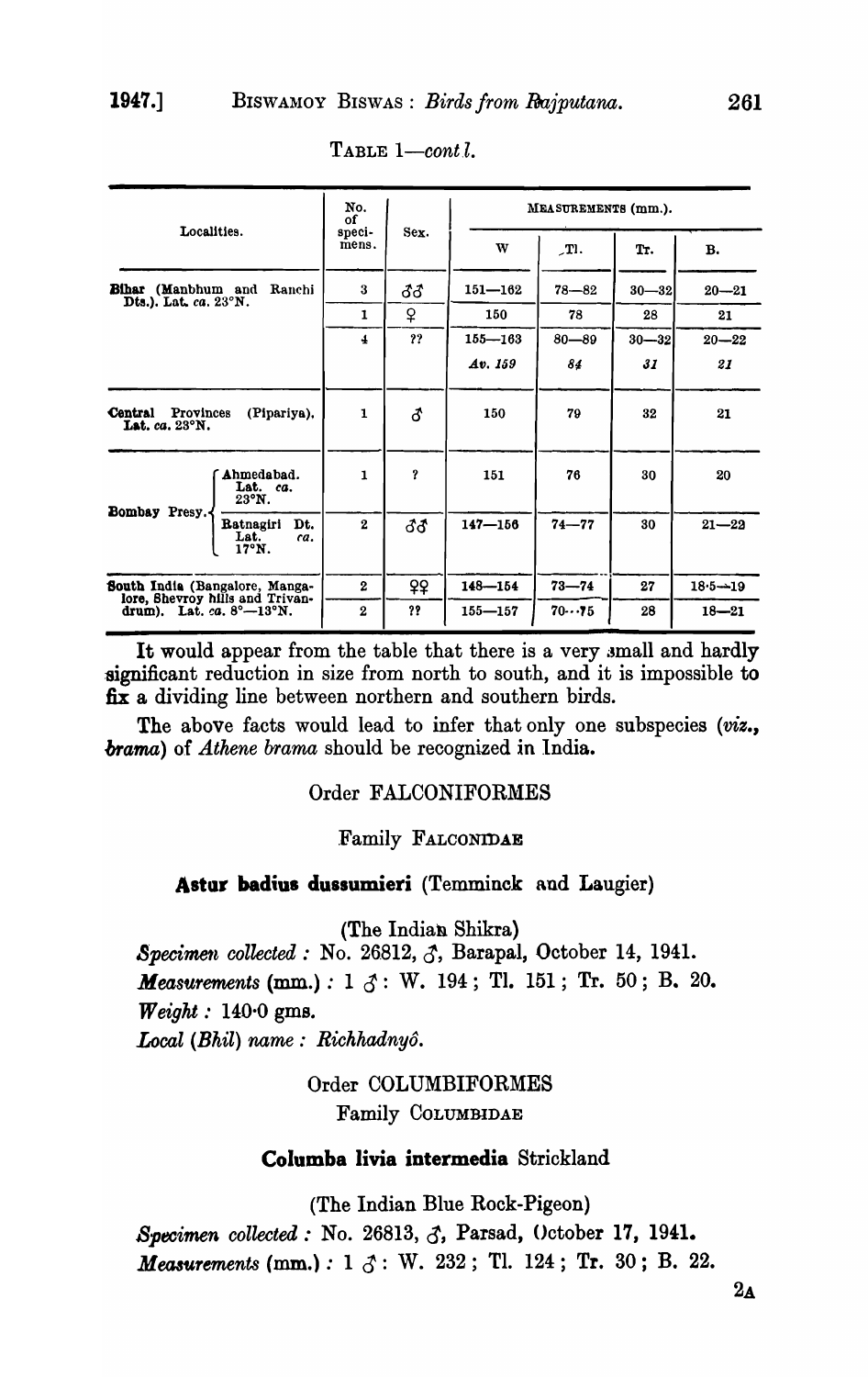Streptopelia chinensis suratensis (Gmelin) (The Indian Spotted Dove)

*Specimen collected:* No. 26814,  $\zeta$ , Parsad, October 21, 1941. *Measurements* (mm.): 1 &': W. 140; Tl. 141; Tr. 23; B.20. *Weight:* 103·5 gms.

*Field notes* : Common only in certain localities.

The testes were in breeding condition, and measured approximately  $8.0\times6.0$  mm.

# Streptopelia senegalensis cambayensis (Gmelin)

(The Little Brown Dove)

*Specimen collected* : No. 26815,  $\zeta$ , Barapal, October 13, 1941. *Measurements* (mm.):  $1 \le \cdot \cdot$  W. 126; Tl. 120; Tr. 19; B. 18. *Weight* : 72·7 gms.

*Local (Bhil) name: H6lu.* 

*Field note*: The testes were in the non-breeding condition, measuring about  $2.5 \times 1.75$  mm.

### Streptopelia decaocto decaocto (Frivaldszky)

#### (The Indian Ring Dove)

Specimens collected: No. 26817, 3, Chitorgarh, October 8; No. 26818,  $\zeta$ , around Udaisagar Lake, October 12; No. 26816,  $\zeta$ , Barapal, October 13, 1941.

*Measurements* (mm.):  $3\zeta\zeta$ : W. 161--170; Tl. 130--142; Tr. 22--23; B.20.

*Weights* (gms.):  $\delta \delta$ : Nos. 26816, 132·2; 26817, 147·0; 26818, 139·7. *Local (Bhil) name* : *H6lu* or *Aly6.* 

*Field notes* : Common.

In Nos. 26816 and 26817 the testes were in the non-breeding condition, measuring approximately  $2.0 - 3.0 \times 1.5 - 2.0$  mm.

*Remarks:* As already reported by Roonwal  $(1943)$ , in No. 26817,  $\zeta$ , the bare orbital skin is pale grey with a distinct bright lemon yellow in patches; and the edges of the eyelids are yellowish white.

Family PTEROCLIDIDAE

### Pterocles indicus (Gmelin)

#### (The Painted Sand-Grouse)

 $Specimens$   $collected<sup>2</sup>$ : Nos. 26572 and 26574,  $\zeta\zeta$ , 26573,  $\zeta$ , Parsad, October 23, 1941.

|                             | Measurements (mm.). | W.                 | Tl.             | Tr.             | В. |
|-----------------------------|---------------------|--------------------|-----------------|-----------------|----|
| $\frac{2}{1}$ $\frac{3}{2}$ |                     | $178 - 180$<br>170 | $77 - 85$<br>85 | $26 - 27$<br>28 | 19 |

<sup>&</sup>lt;sup>2</sup> These specimens have been studied by Roonwal (1947) in connection with his *Oatalogue* of Pterocletes.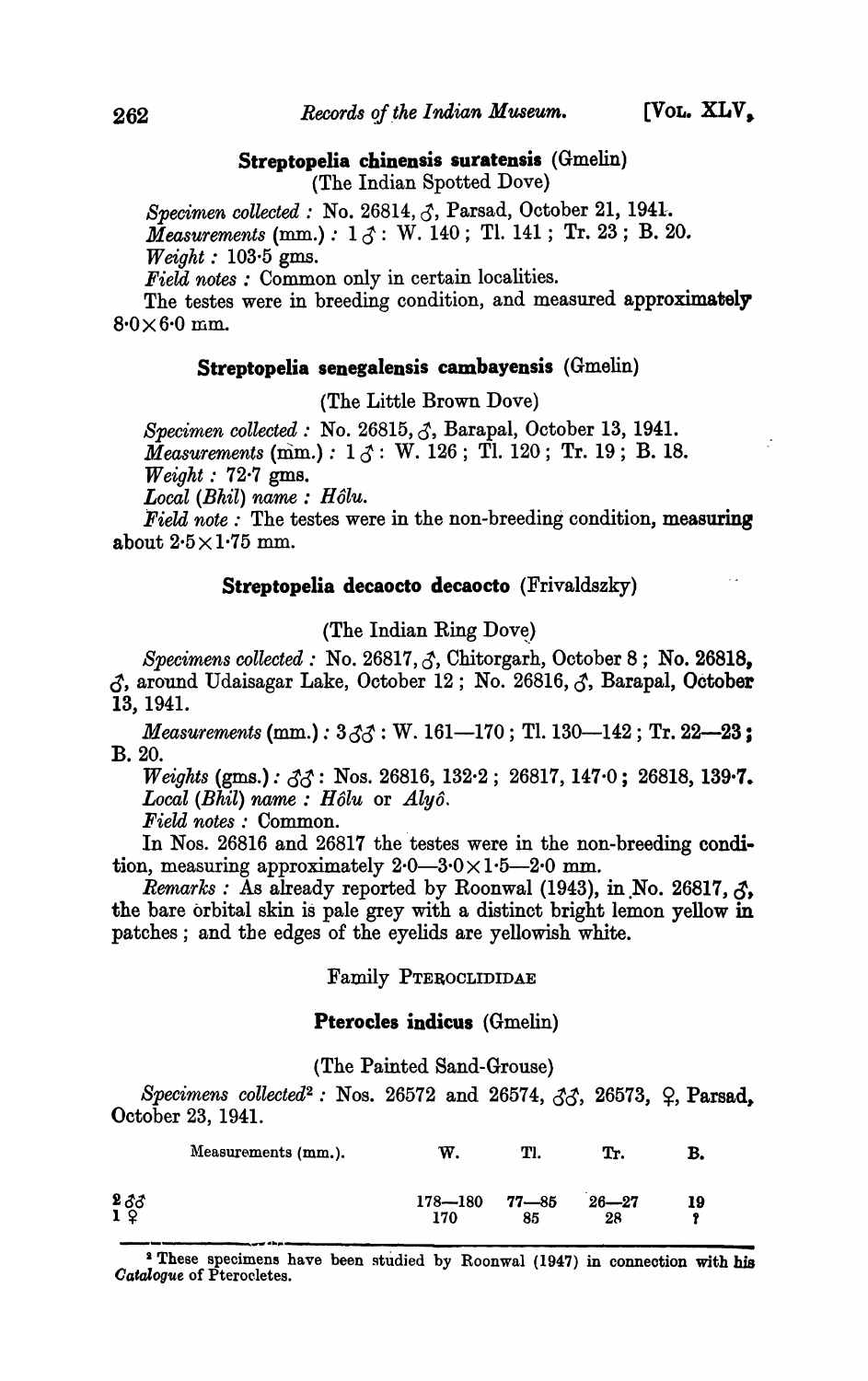*Field notes.* Common among grass on hill-sides, usually in pairs. Shot at a pool where they come in large numbers every evening to drink.

In Nos. 26572 and 26574 the testes were in the non-breeding condition, and measured about  $2.0 \times 1.5$  mm.

### Order GALLIFORMES

# Family PHASIANIDAE

# Perdicula asiatica asiatica (Latham)

(The Jungle Bush-Quail).

Specimen collected: No. 26819, Q, Barapal, October 15, 1941. *Measurements* (mm.) : 1  $9$ : W. 81; Tl. 40; Tr. 25; B. 13. *Weight* : 40·8 gms. *Local (Bhil) name* : *Labdee. Field note* : Fairly common.

# Francolinus pondicerianus interpositus Hartert

(The Northern Grey Partridge)

*Specimens collected:* Nos. 26820,  $\varphi$  (juv.), and 26821,  $\varphi$ , Barapal, October 14 and 15 respectively; No. 26822,  $\varphi$ , Parsad, October 22, 1941.

*Measurements* (mm.) : 2 ad.  $\varphi$ ?: W 137; Tl. 84-87; Tr. 36-37;  $B. 21 - 22.$ 

*Local (Bhil) name: Titar.* 

*Field notes:* Very common at Parsad, but not so at Barapal.

The ovaries were of very large size, measuring in No. 26821,  $9.0 \times$ 7.0 mm., and in No. 26822,  $12.0 \times 8.0$  mm., both with several conspicuous ova (some measuring about 2·5 mm. in diameter), suggesting proximity to breeding.

# Order CHARADRIIFORMES

#### Family CHARADRIIDAE

# Lobivanellus indicus indicus (Boddaert)

(The Indian Red-wattled Lapwing)

*Specimen collected:* No. 26823, (sex ?), on R. Berach near Chitorgarh, October 8, 1941.

*Measurements* (mm.) : 1 (sex ?) : W. 220; Tl. 120; Tr. 87; B. 38.

*Weight:* 197·2 gms.

*Field notes* : Very common.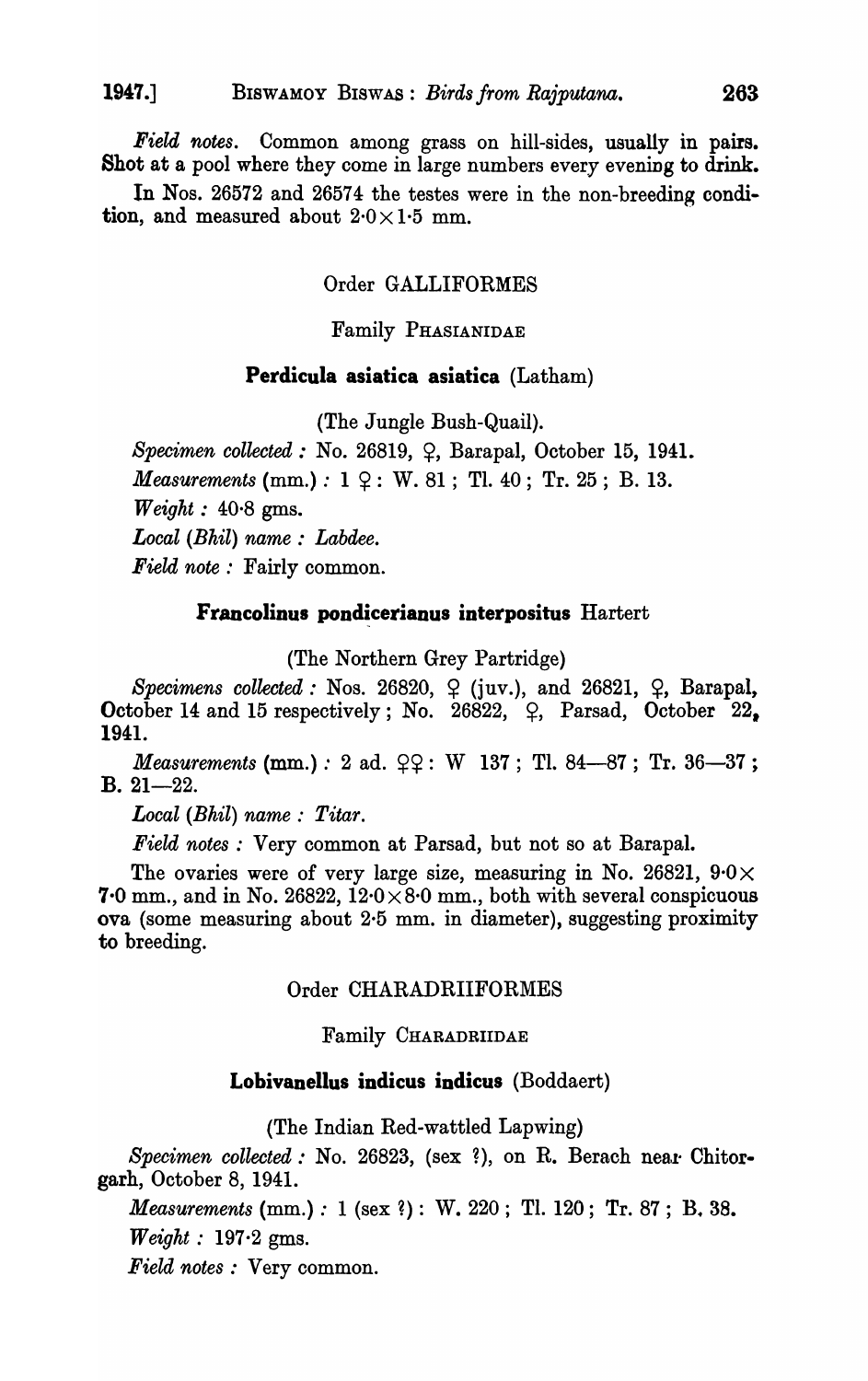# Himantopus himantopus himantopus (Linné)

(The Black-winged Stilt)

*Specimen collected:* No. 26824,  $\zeta$ , Barapal, October 14, 1941.

*Measurements* (mm.) :  $1 \zeta$ : W. 238; Tl. 88; Tr. 117; B. 59.

Field notes: The testes were in the non-breeding condition and measured about  $3.0 \times 1.5$  mm.

Family SCOLOPACIDAE

### Tringa ocrophus Linné

(The Green Sandpiper)

*Specimen collected:* No. 26825,  $\zeta$ , Barapal, October 14, 1941.

*Measurements* (mm.):  $1 \zeta$ : W. 142; Tl. 65; Tr. 34; B. 38.

*Field notes* : Common.

The testes were in the non-breeding condition, measuring approximately  $2.0 \times 1.5$  mm.

#### Order CICONIIFORMES

Family PLEGADIDAE

### Plegadis falcinellus falcinellus  $(Linné)$

(The Glossy Ibis)

*Specimens collected:* Nos. 26827, 26828, 26829, 33, Barapal, October 12, 13 and 14, 1941 respectively.

*Measurements* (mm.): 3  $\delta \delta$ : W 275-287; Tl. 110-113;  $Tr. 89 - 107$ ; B. 112-145.

*Local (Bhil) name: Koylee.* 

*Field notes* : Not very common.

The testes were in the non-breeding condition, and measured approximately  $7.0 - 8.0 \times 4.0 - 5.0$  mm.

### Order PODICIPIFORMES

### Family PODICEPIDAE

#### Podiceps ruficollis capensis Salvadori

(The Indian Little Grebe)

*Specimens collected* : Nos. 26830,  $\zeta$ , and 26831,  $\zeta$  (juv.), Barapal, October 14, 1941.

*Measurements*  $(mm.) : 1$  ad.  $\delta: W. 101$ ; Tr. 37; B. 21.